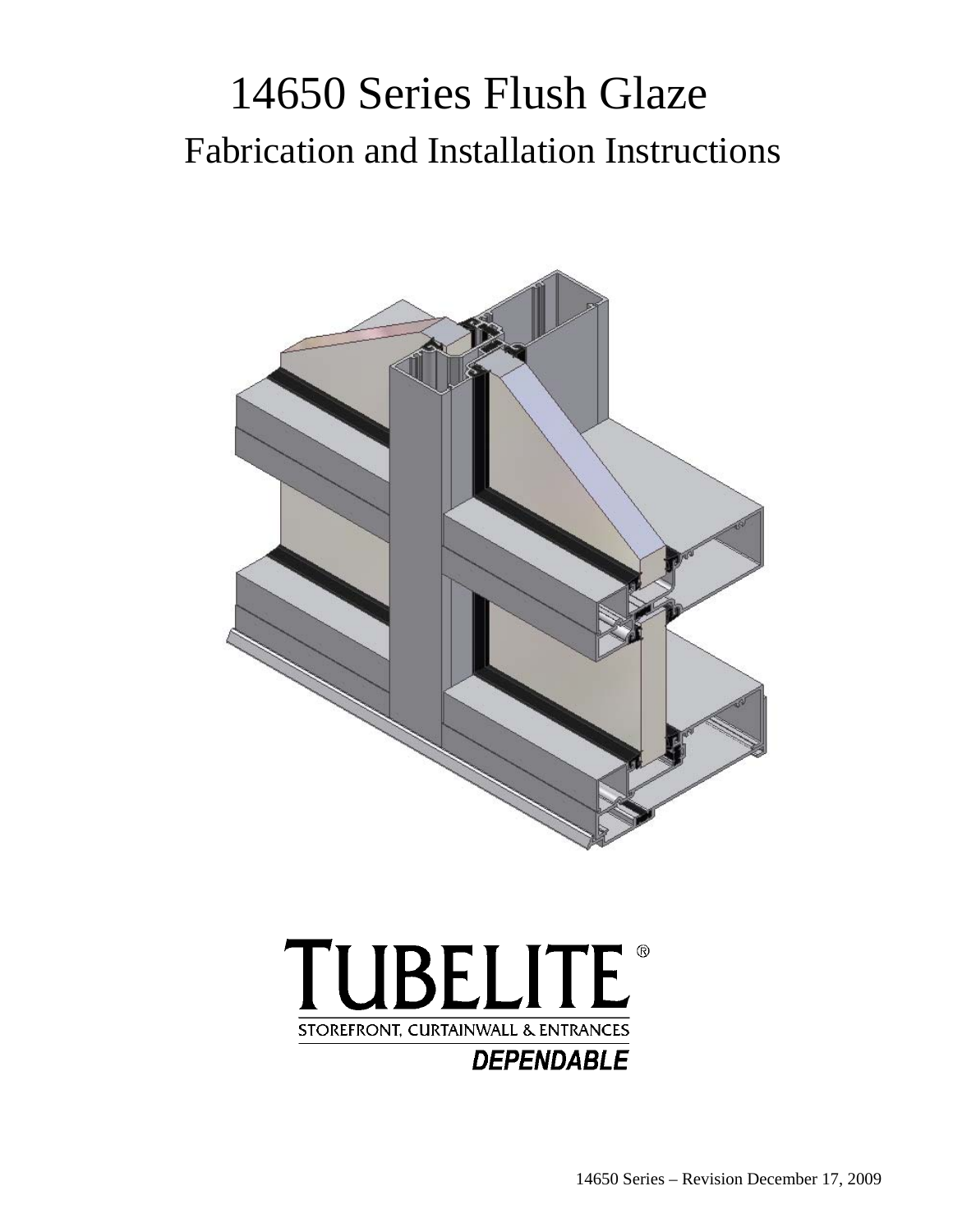# **Table of Contents**

| Step #1 (if needed): Splice the flashing where required per final distribution dwgs21 |
|---------------------------------------------------------------------------------------|
|                                                                                       |
|                                                                                       |
|                                                                                       |
|                                                                                       |
|                                                                                       |
|                                                                                       |
|                                                                                       |
|                                                                                       |
|                                                                                       |
|                                                                                       |
|                                                                                       |
|                                                                                       |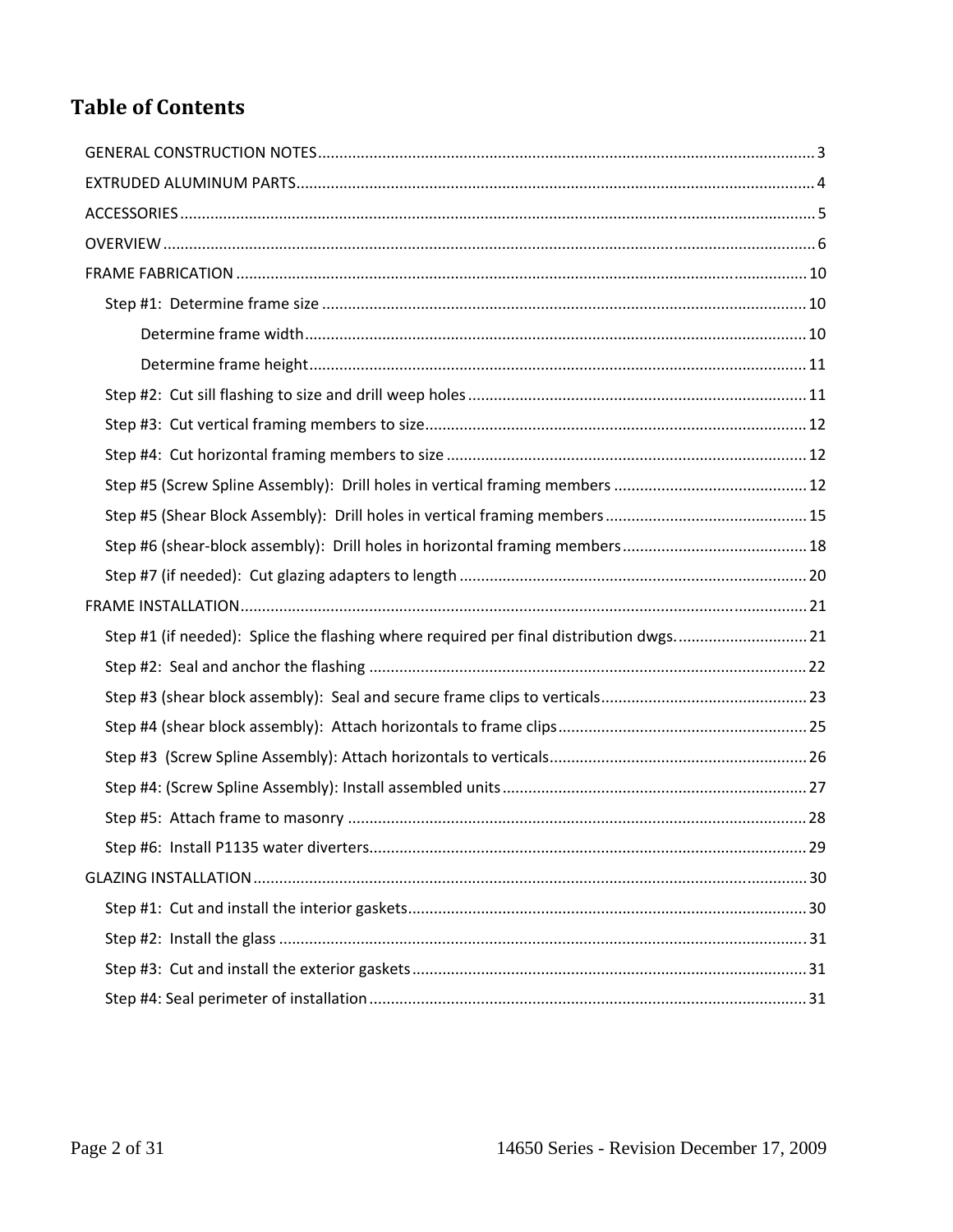# **GENERAL CONSTRUCTION NOTES**

- 1. These instructions cover typical product application, fabrication, installation and standard conditions and are general in nature. They provide useful guidelines, but the final distribution drawings may include additional details specific to this project. Any conflict or discrepancies must be prior to execution.
- 2. Materials stored at the job site must be kept in a safe place removed from possible damage by other trades. Stack with adequate separation so materials will not rub together, and store off the ground. Cardboard or paper wrapped materials must be kept dry. Check arriving materials for quantity and keep record of where various materials are stored.
- 3. All field welding must be done in accordance with AISC guidelines. All aluminum and glass should be shielded from field welding to avoid damage from weld splatter. Results will be unsightly and may be structurally unsound. Advise general contractor and other trades accordingly.
- 4. Coordinate protection of installed work with general contractor and/or other trades.
- 5. Coordinate sequence of other trades which affect framing installation with the general contractor (e.g. fire proofing, back up walls, partitions, ceiling, mechanical ducts, convectors, etc.).
- 6. General contractor should furnish and guarantee bench marks, offset lines and opening dimensions. These items should be checked for accuracy before proceeding with erection. Make certain that all adjacent substrate construction is in accordance with the contract documents and/or approved shop drawings. If not, notify the general contractor in writing before proceeding with installation because this could constitute acceptance of adjacent substrate construction by others.
- 7. Isolate all aluminum to be placed directly in contact with masonry or other incompatible materials, using a heavy coat of zinc chromate or bituminous paint.
- 8. Sealant selection is the responsibility and option of the erector, installer and/or glazing contractor and must be approved by the sealant manufacturer with regard to application and compatibility for its intended use. All sealants must be used in strict accordance with the manufacturer's instructions and applied only by trained personnel to surfaces that have been properly prepared.
- 9. Sealant must be compatible with all materials with which they have contact, including other sealant surfaces. Consult sealant manufacturer for recommendations relative to shelf life, compatibility, cleaning of substrate, priming, tooling adhesion, etc.
- 10. Drainage gutters and weep holes must be kept clean at all times. Tubelite cannot accept responsibility for improper drainage as a result of clogged gutters and weep holes.
- 11. This product requires clearances at head, sill and jambs to allow for thermal expansion and contraction. Refer to final distribution drawings for joint sizes. Joints smaller than 1/4" may be subject to failure. Consult your sealant supplier.
- 12. All materials are to be installed plumb, level and true with regard to established bench marks and column center lines established by the general contractor and checked by the erector, installer and/or glazing contractor.
- 13. Cleaning of exposed aluminum surfaces should be done per AAMA recommendations.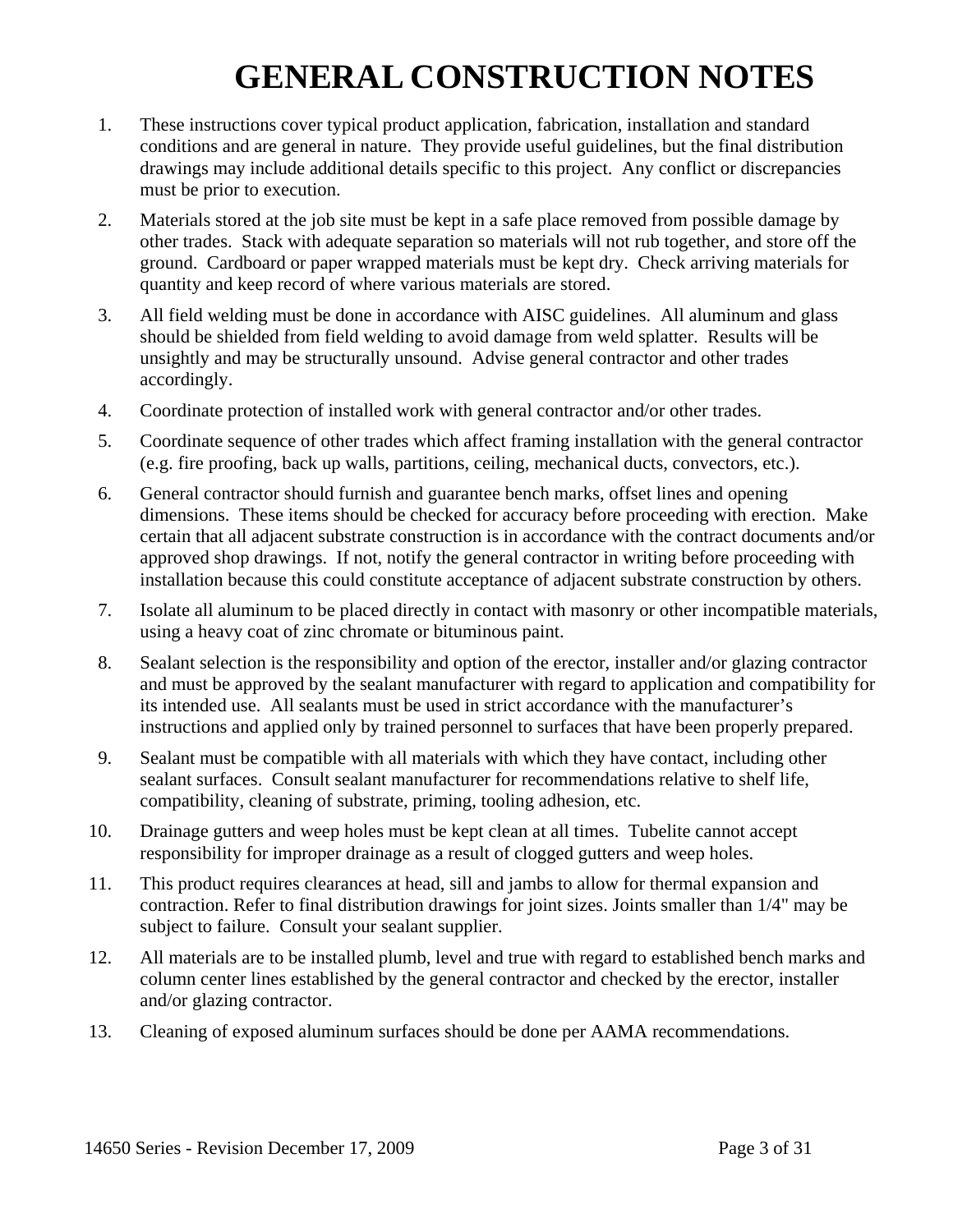# **EXTRUDED ALUMINUM PARTS**

| <b>Shape</b> | <b>Description</b>                           | Part No.     | <b>Shape</b> | <b>Description</b>                | Part No. |
|--------------|----------------------------------------------|--------------|--------------|-----------------------------------|----------|
|              | Open Back Head/Vertical                      | E/T14641     |              | <b>Head Receptor</b>              | E/T14629 |
|              | Open-back Sill/Intermediate<br>Horizontal    | E/T<br>14640 |              | Interior Snap-in Stop             | E14130   |
|              | Sill Flashing                                | T14659       |              | Open-back Door Jamb               | E14644   |
|              | Snap-in Closure with shallow<br>glass pocket | E/T14642     |              | Door Header                       | E14624   |
|              | Snap-In Closure with Deep<br>Pocket          | E/T14632     |              | Door Header                       | E14625   |
|              | Snap-in Closure with shallow<br>glass pocket | E/T14652     |              | Snap-in closure/adapter           | E/T14648 |
|              | Flat Snap-in Closure                         | E14653       |              | Tubular Door Jamb                 | E14621   |
|              | Tubular Sill/Horizontal                      | E/T14643     |              | Transom Sash for 1"<br>Glass      | E4013    |
|              | <b>Glass Stop</b>                            | E14104       | ٣            | <b>Glass Stop</b>                 | E4015    |
|              | <b>Expansion Vertical - Male</b>             | E/T14646     |              | Door Stop                         | E4531    |
|              | <b>Expansion Vertical - Female</b>           | E/T14636     | $L_{\rm T}$  | Glazing adapter for 1/4"<br>glass | E-14036  |
| பி           | Glazing adapter for 1/2" glass               | E14061       |              |                                   |          |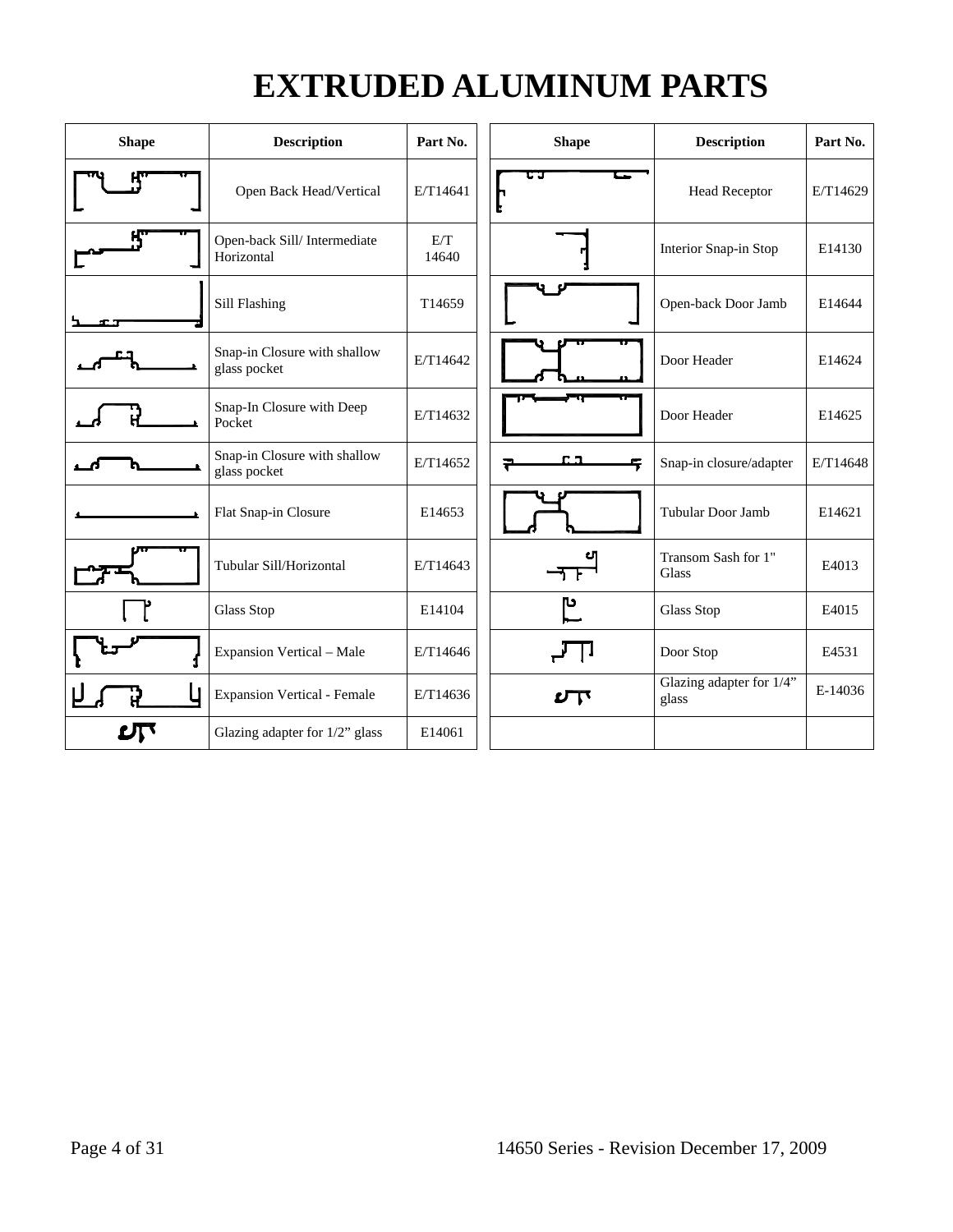# **ACCESSORIES**

| <b>Shape</b> | <b>Description</b>                                                                 | Part No. |                         | <b>Shape</b>                   | <b>Description</b>                                                                                                                    | Part<br>No.      |
|--------------|------------------------------------------------------------------------------------|----------|-------------------------|--------------------------------|---------------------------------------------------------------------------------------------------------------------------------------|------------------|
|              | Captured<br>Gasket                                                                 | P2728    |                         |                                | End Dam for<br>Sill Flashing                                                                                                          | P1154            |
|              | Captured<br>Gasket                                                                 | P487     |                         |                                | #10 x 1" Type<br><b>B</b> Phillips/Hex<br><b>Head Fastener</b><br>for Screw<br>Spline<br>connections                                  | S <sub>202</sub> |
|              | <b>Setting Block</b>                                                               | P1132    |                         | (ummunummu                     | #10 x 1 $\frac{3}{4}$ "<br>Type B<br>Phillips Pan<br><b>Head Screw</b><br><b>Fastener</b> for<br>clip to<br>horizontal<br>attachment. | S <sub>009</sub> |
|              | Water<br>Diverter                                                                  | P1135    |                         |                                | Snap-in Filler<br>for open-back<br>anchor points<br>$(6"$ lengths)                                                                    | P1148            |
|              | Pile<br>Weathering                                                                 | P1098A   | ਠ<br>$^{\circ}_{\circ}$ | d<br>$\overline{\circ}$<br>000 | Drill Fixture<br>for screw-<br>spline<br>attachment                                                                                   | P1149<br>Rev. A  |
|              | $5/16" - 18$<br>threaded<br>swivel pad<br>thumb screw<br>w/delrin tip<br>for P1149 | P1682    |                         | Œ                              | Bulb type<br>Gasket for<br>head receptor                                                                                              | P2511            |
|              | Sill Flashing<br>Splice Sleeve                                                     | P1147    |                         | 701<br>W                       | Frame Clip                                                                                                                            | P1152            |
| h<br>a,      | Frame Clip                                                                         | P1134    |                         |                                | Frame Clip                                                                                                                            | P1141            |
|              | <b>Rigid PVC</b><br>Pocket Filler                                                  | P4563    |                         |                                | <b>Rigid PVC</b><br>Pocket Filler                                                                                                     | P4553            |
|              | Aluminum<br>Pocket Filler                                                          | P1768    |                         |                                | #12 x 3/4"<br>Phillips flat<br>head                                                                                                   | S <sub>149</sub> |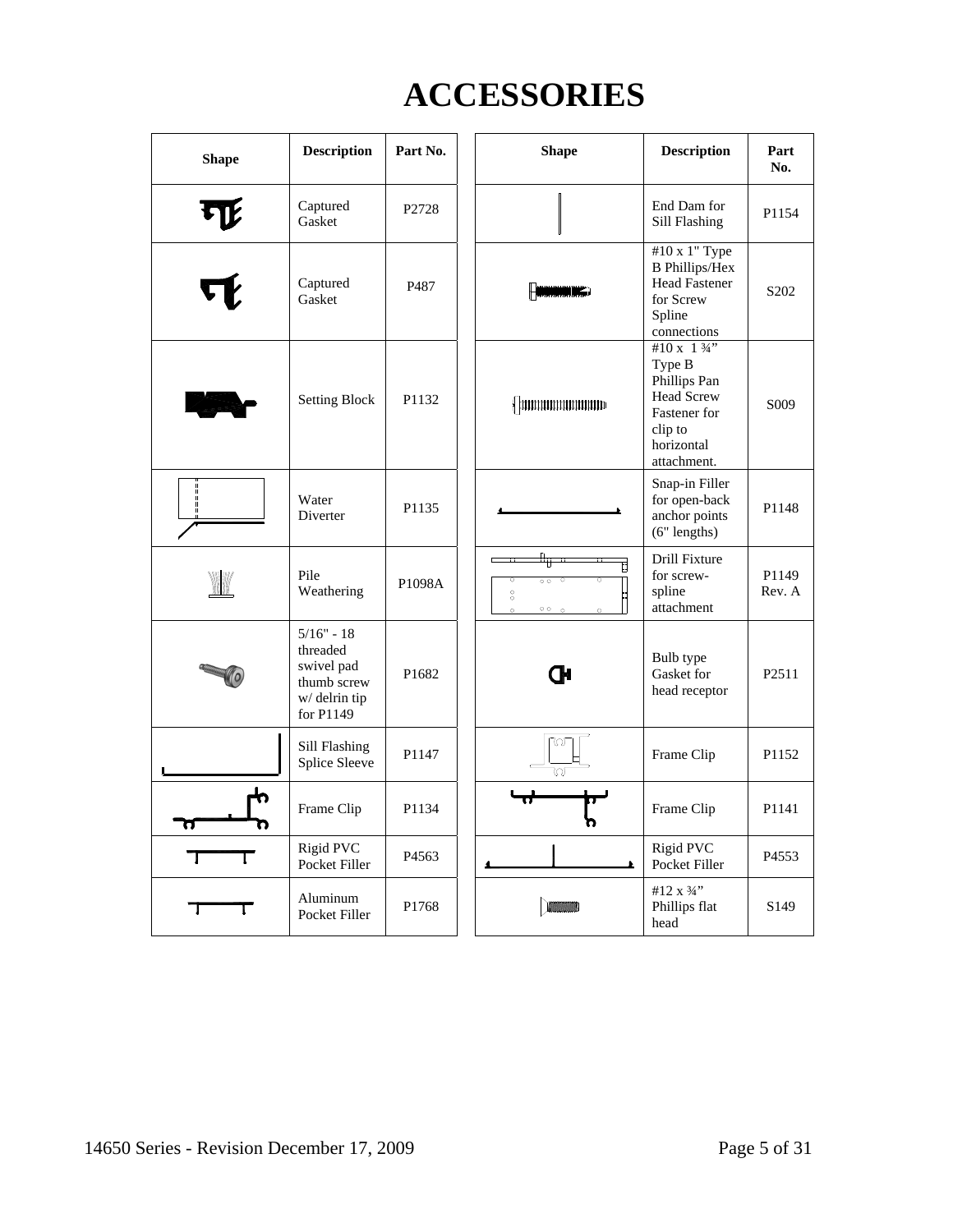# **OVERVIEW**

Tubelite's 14650 Series Flush Glaze product is available in thermal as well as non-thermal versions.

The illustration below shows the elevation view of a typical 14650 Series installation. The number in the top half of each circle is the number of a figure showing details of the associated system component; the number in the bottom half of each circle gives the page number on which that figure appears.



**Elevation of a typical 14650 Series installation**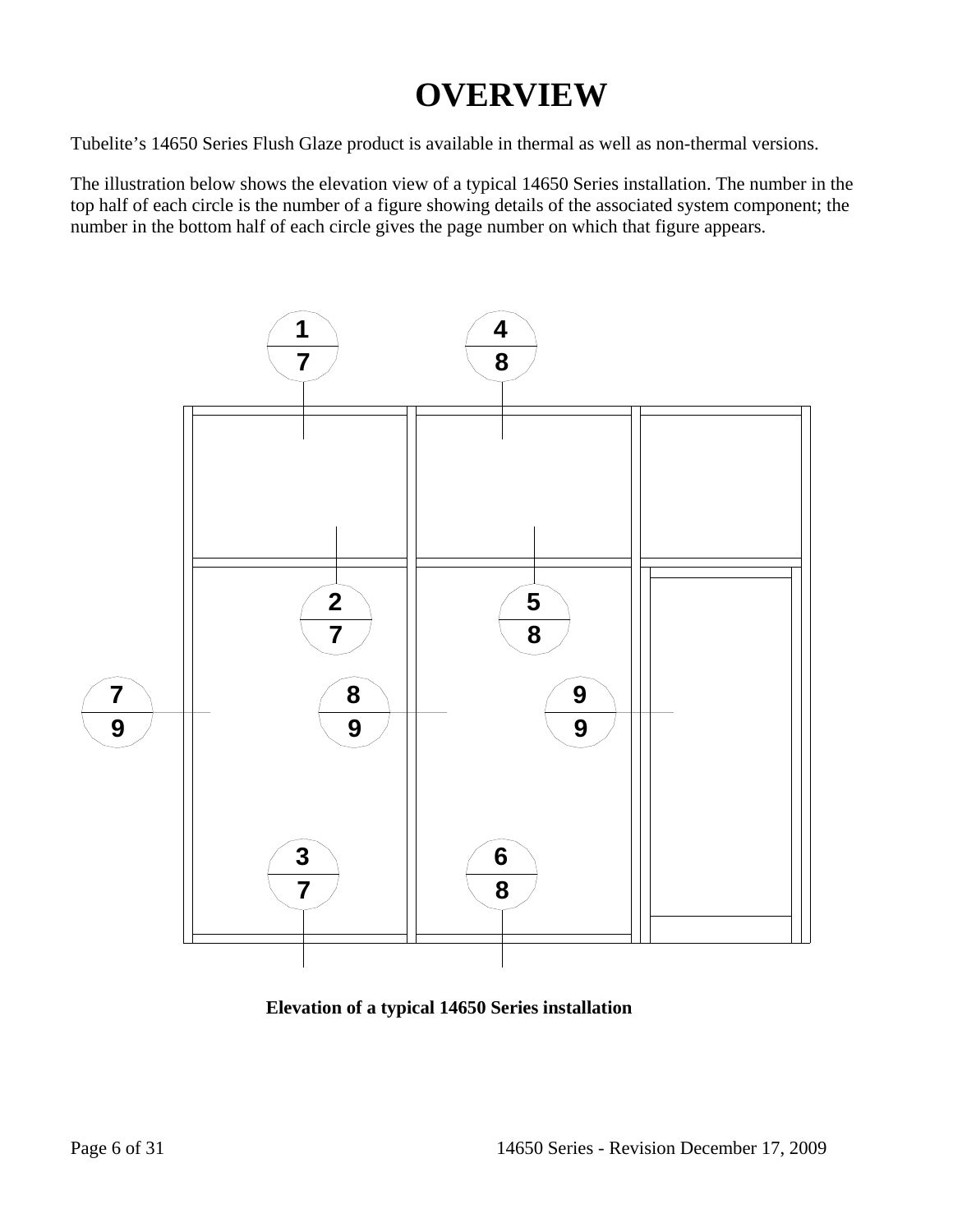

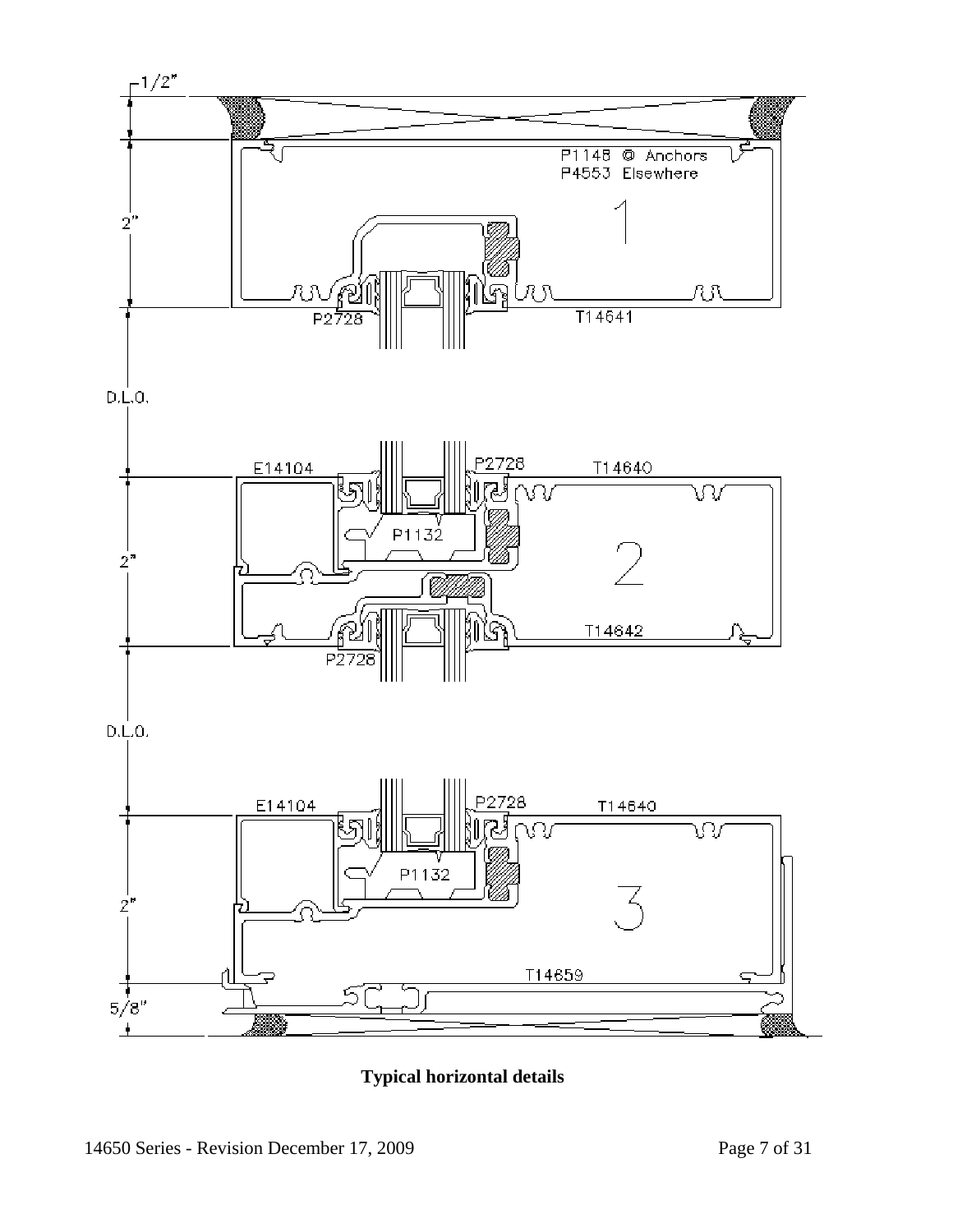

**Typical horizontal details**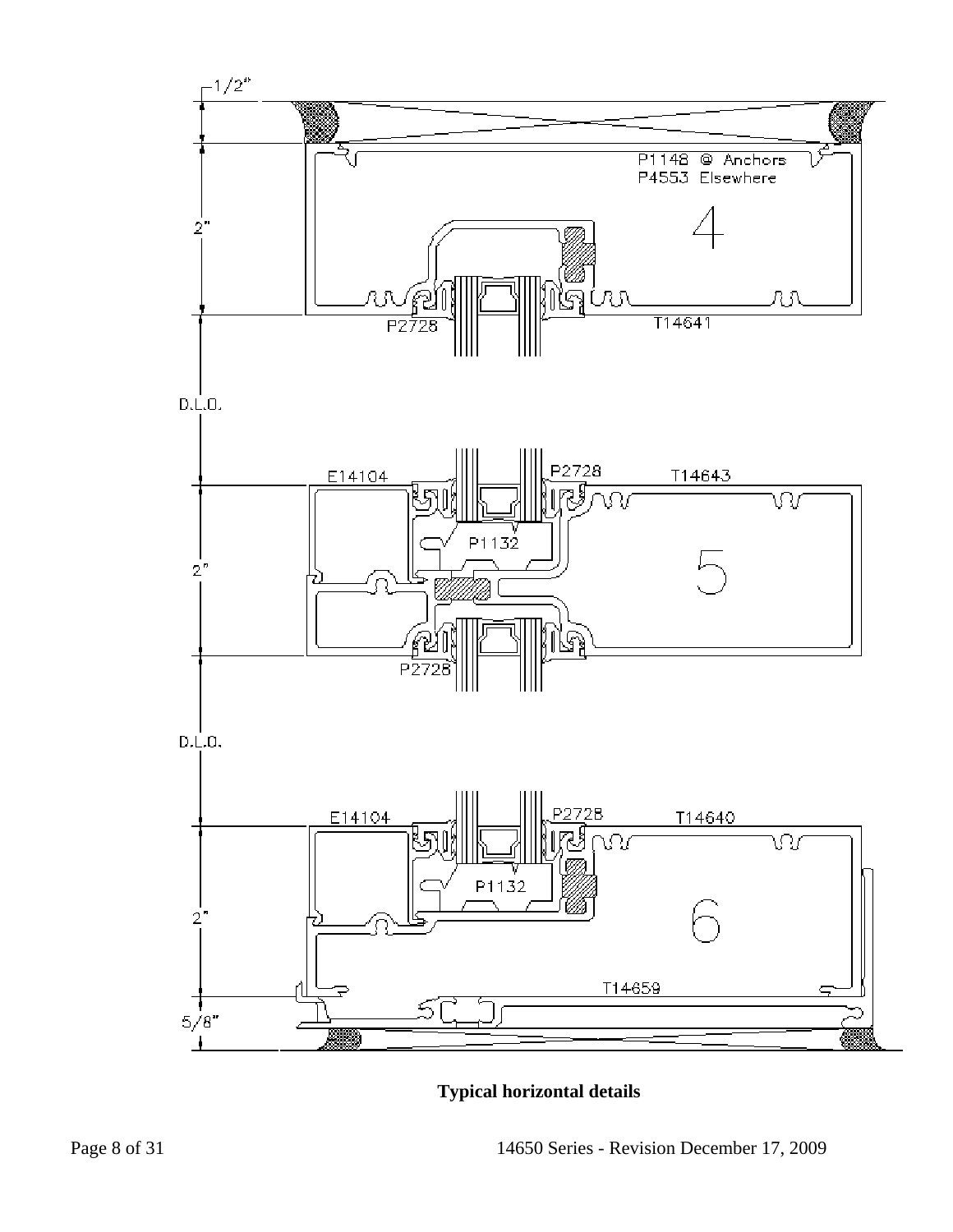

**Typical vertical details**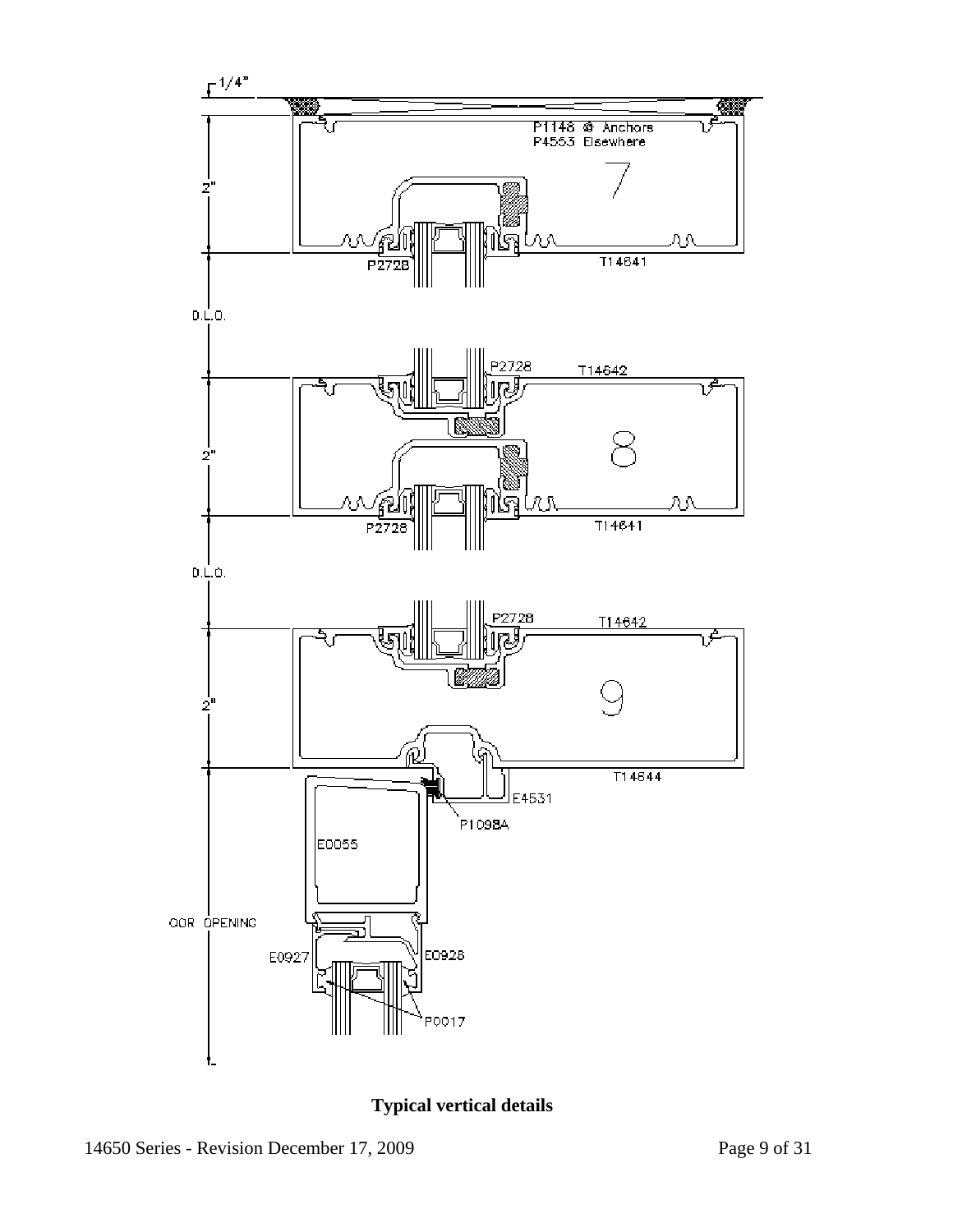# **FRAME FABRICATION**

### *Step #1: Determine frame size*

### **Determine frame width**

Check that the opening is square and plumb at both ends. Units must be installed in a true rectangle.  $A \longrightarrow B$ 



- Measure the width of the masonry opening at the top, middle and bottom.
- Select the smallest dimension measured. To determine the frame width to be used, subtract a minimum of 1/2" from the smallest measured width, to allow a minimum of 1/4" at each jamb for shimming and caulking. Allow a larger clearance if necessary to accommodate building tolerances, an out-of-square opening, and/or anticipated thermal expansion within the unit.

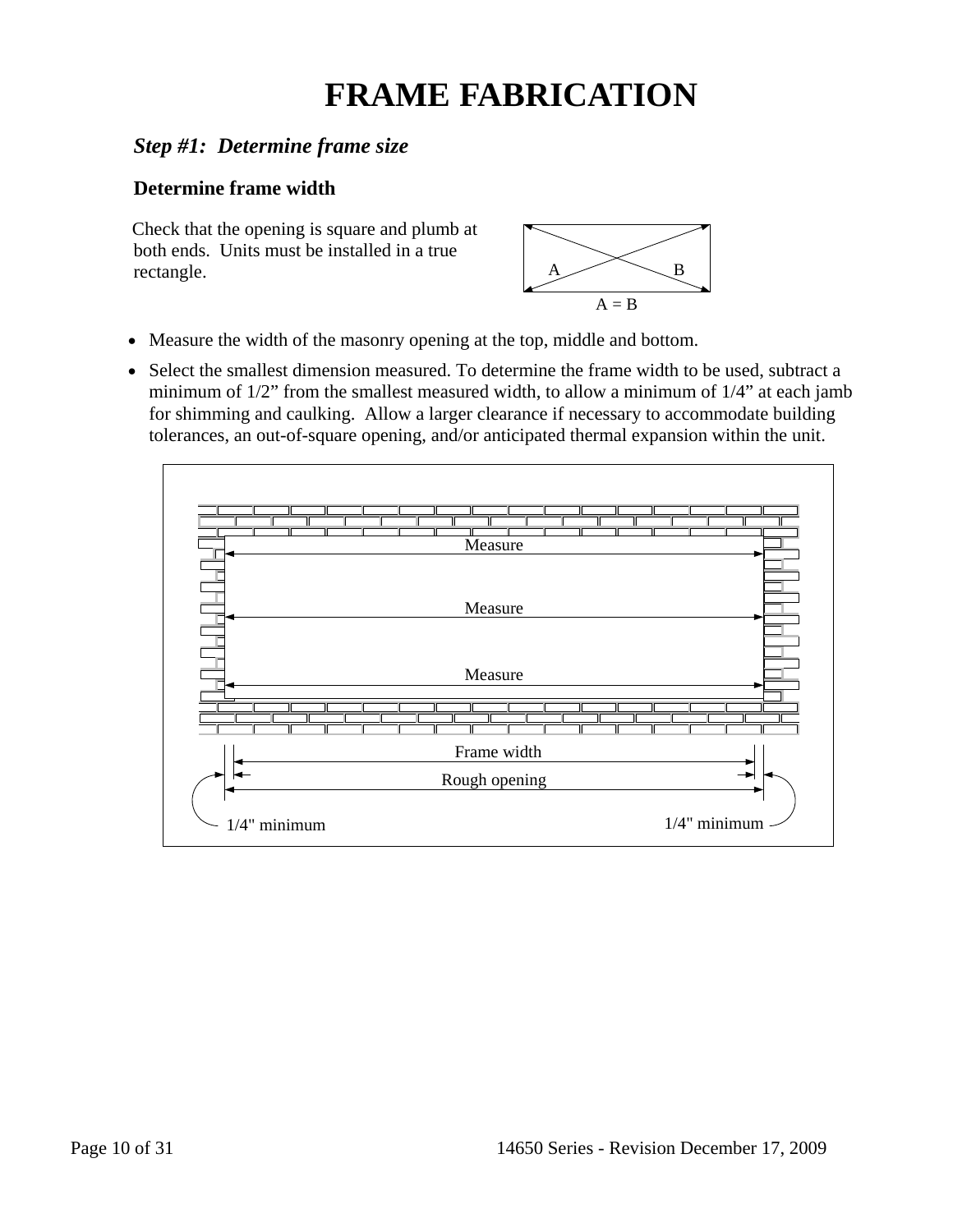### **Determine frame height**

- Measure the height of the masonry opening in several places along the entire length of the opening.
- To determine the frame height to be used, select the smallest dimension measured and subtract 1 1/8" to allow a minimum of 5/8" at sill and 1/2" at head to accommodate the T14659 sill flashing, shimming and caulking.



### *Step #2: Cut sill flashing to size and drill weep holes*

- Cut flashing (T14659) to frame width determined in Step #1 above (rough opening minus clearances). If the installation is to include an entrance, the flashing should butt against the back of the door jamb (no clearance).
- Flashing longer than 24' in length must be spliced using part number P-1147. If flashing must be spliced, allow 3/8" to 1/2" for the width of the splice.
- At the quarter points of each light, drill 7/32" diameter holes in the sill flashing, as shown in the illustration on page 12. Install a PTB42 weep baffle in the gutter of the extruded sill flashing behind each weep hole.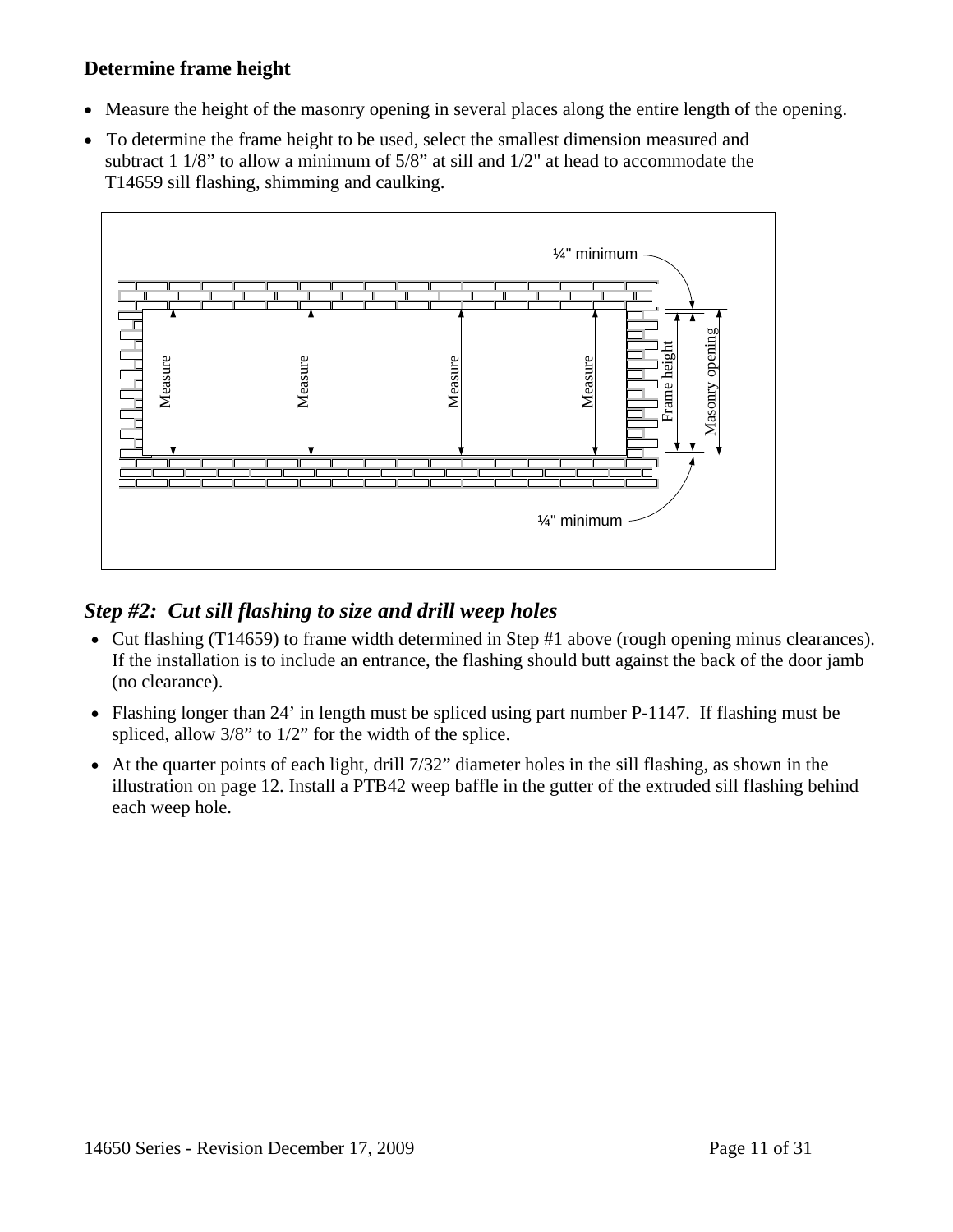

#### **Weep hole in sill flashing**

#### *Step #3: Cut vertical framing members to size*

- Verticals should be the frame height as determined in Step #1 on page 10 (rough opening height minus clearances).
- As shown in the elevation overview on page 9, vertical framing members run through.

### *Step #4: Cut horizontal framing members to size*

- Cut horizontal framing members to the daylight opening (the distance between verticals).
- For easier installation, cut horizontal glazing beads 1/32" shorter than the horizontal framing member.

#### *Step #5 (Screw Spline Assembly): Drill holes in vertical framing members*

In screw-spline assembly, screws are driven through holes in the vertical members, directly into screw splines on the horizontal members. These screws are what support the horizontal members and the glass. The two drawings in this section show where to drill the holes in seven kinds of vertical members so that they line up with the screw splines on the horizontals used with these verticals.

- The screw used for screw-spline assembly is a #10-24 x 1" Type 23 Phillips hex head (S202). To accommodate this type of screw, the holes in the vertical framing members must be .201" in diameter, corresponding to a #7 drill.
- Tubelite offers a drill fixture (P1149) to help find the correct hole locations quickly and accurately.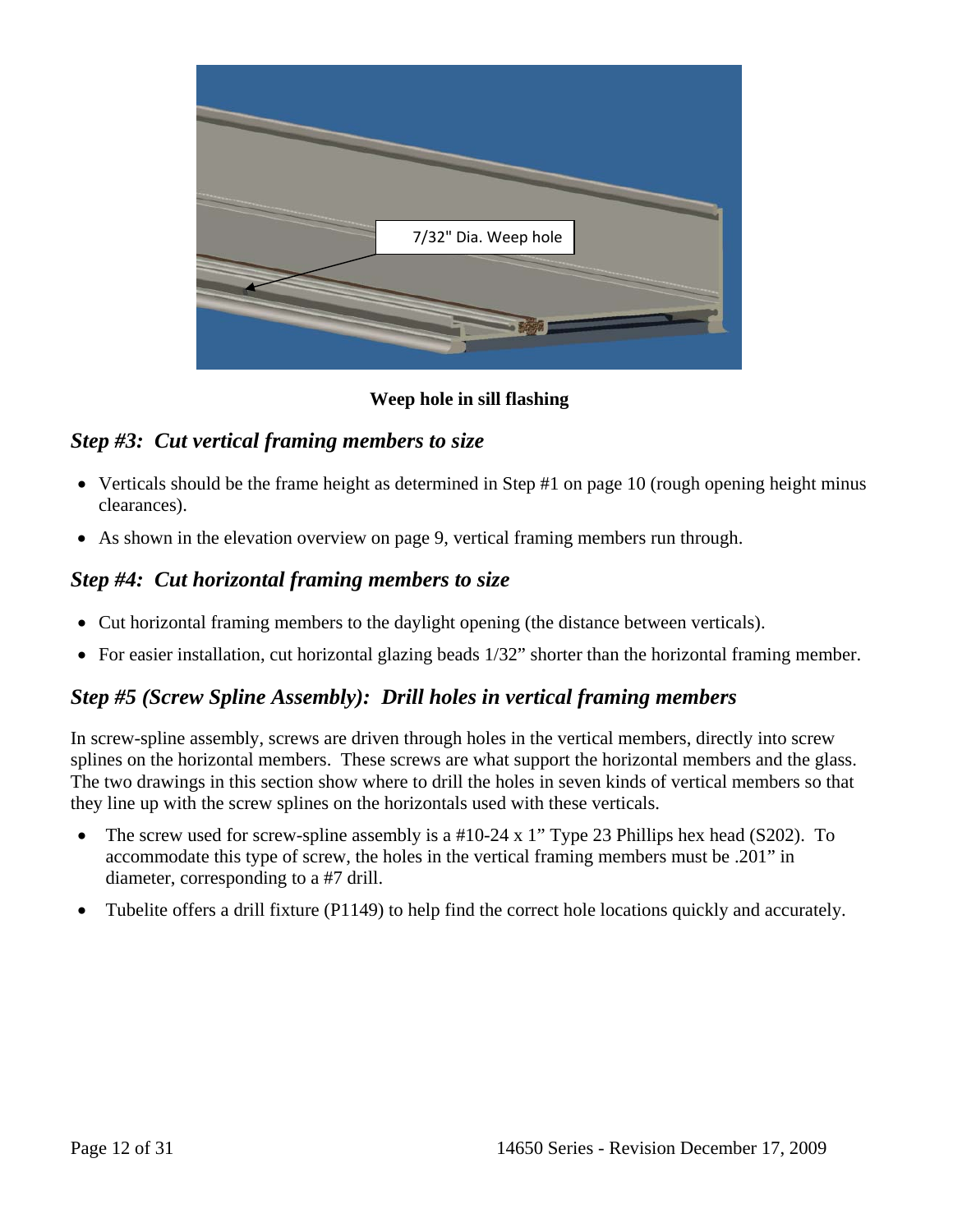

**Drilling Verticals for Screw Spline Assembly**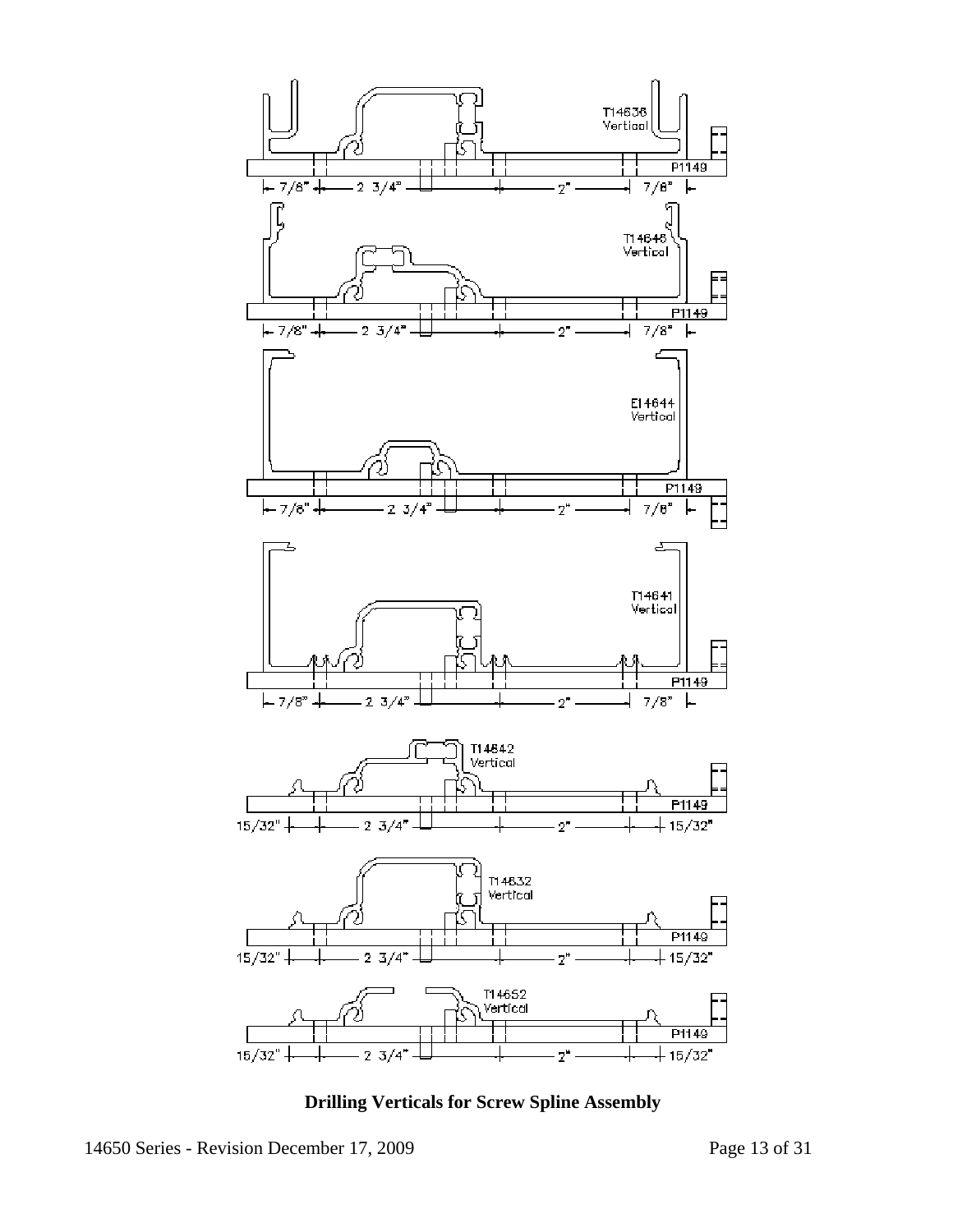

**Drilling Verticals for Screw Spline Assembly**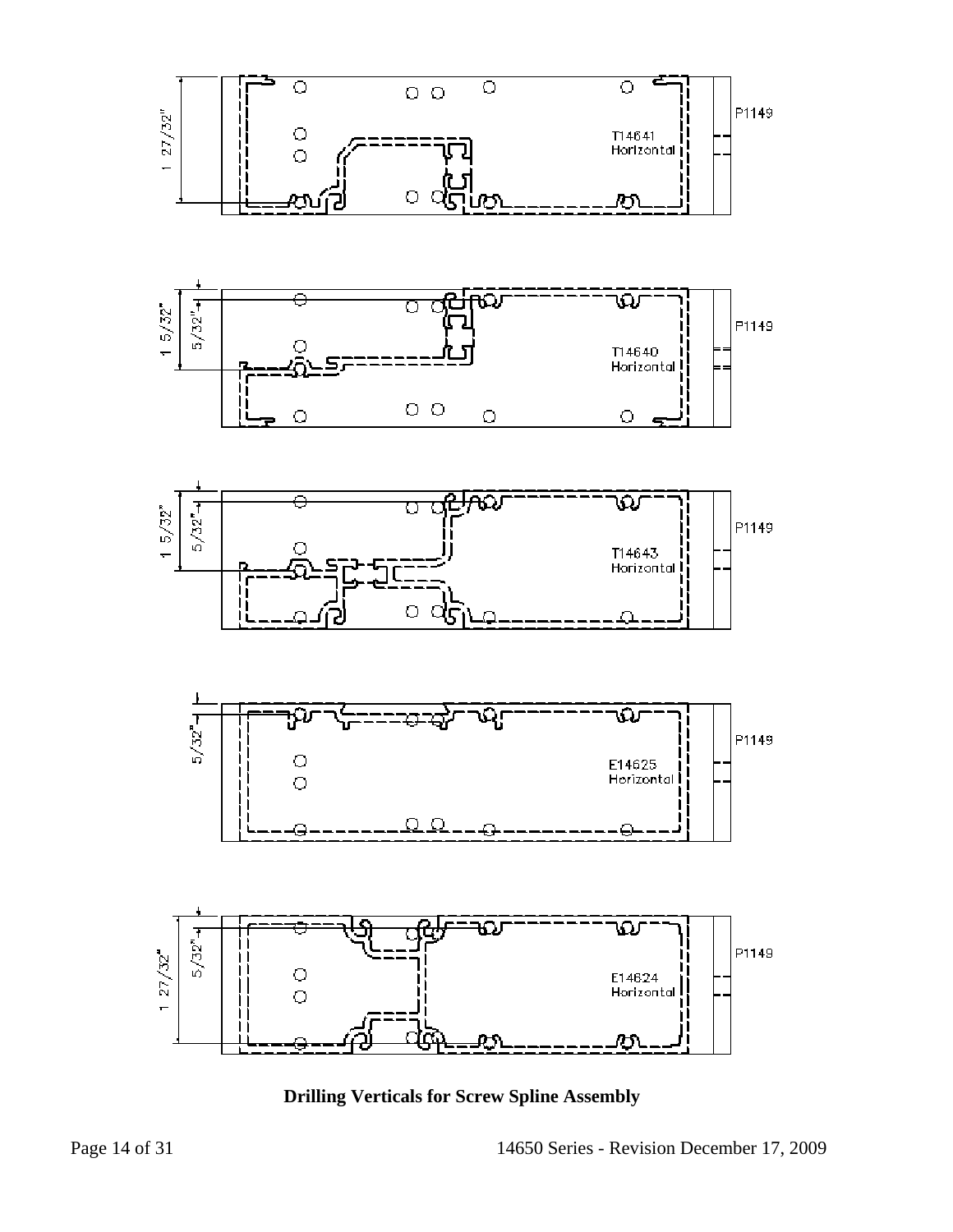### *Step #5 (Shear Block Assembly): Drill holes in vertical framing members*

In screw-spline assembly, screws are driven through holes in the vertical members, directly into screw splines on the horizontal members. In shear-block assembly, the installer

- Secures frame clips (also known as shear blocks) to the vertical members with screws;
- Slides the horizontal members over the frame clips; and finally
- Secures the horizontal members to the frame clips with screws.
- The screws used to secure frame clips to verticals require use of a #25 drill (.149" diameter). The following two illustrations show where to drill shearblock verticals to accommodate various types of horizontal framing members.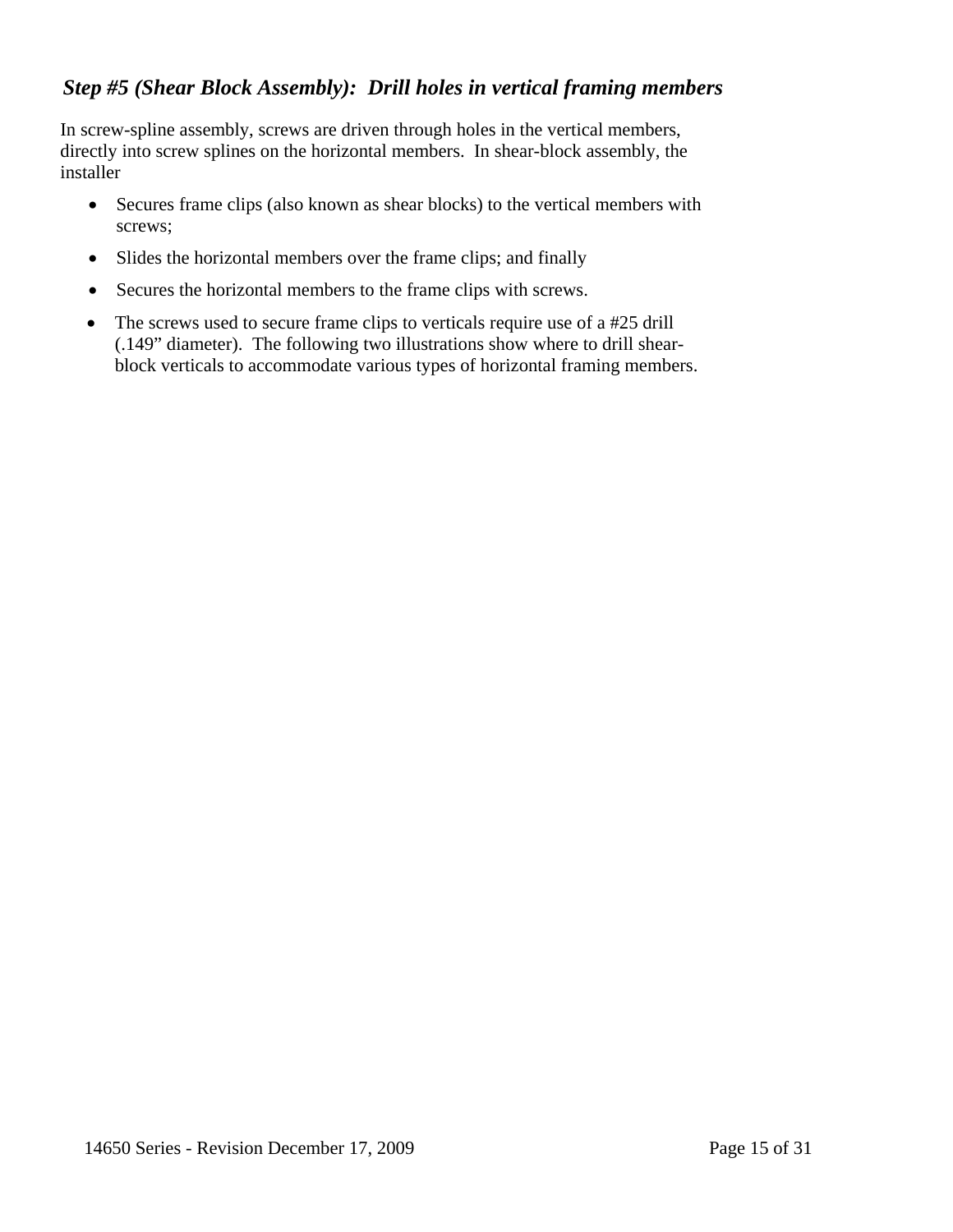

 **Drilling Verticals for Shear Block Assembly**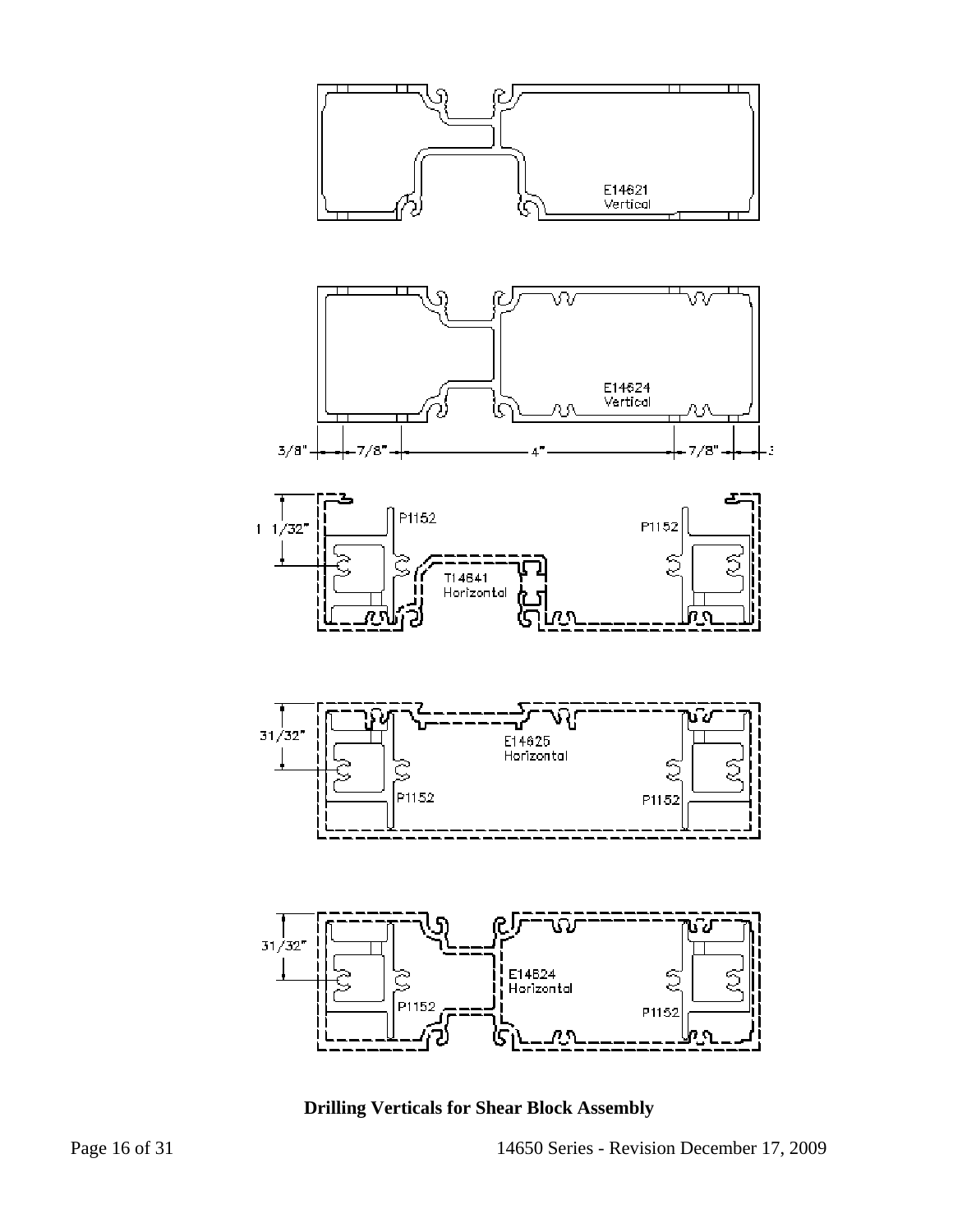

 **Drilling Verticals for Shear Block Assembly**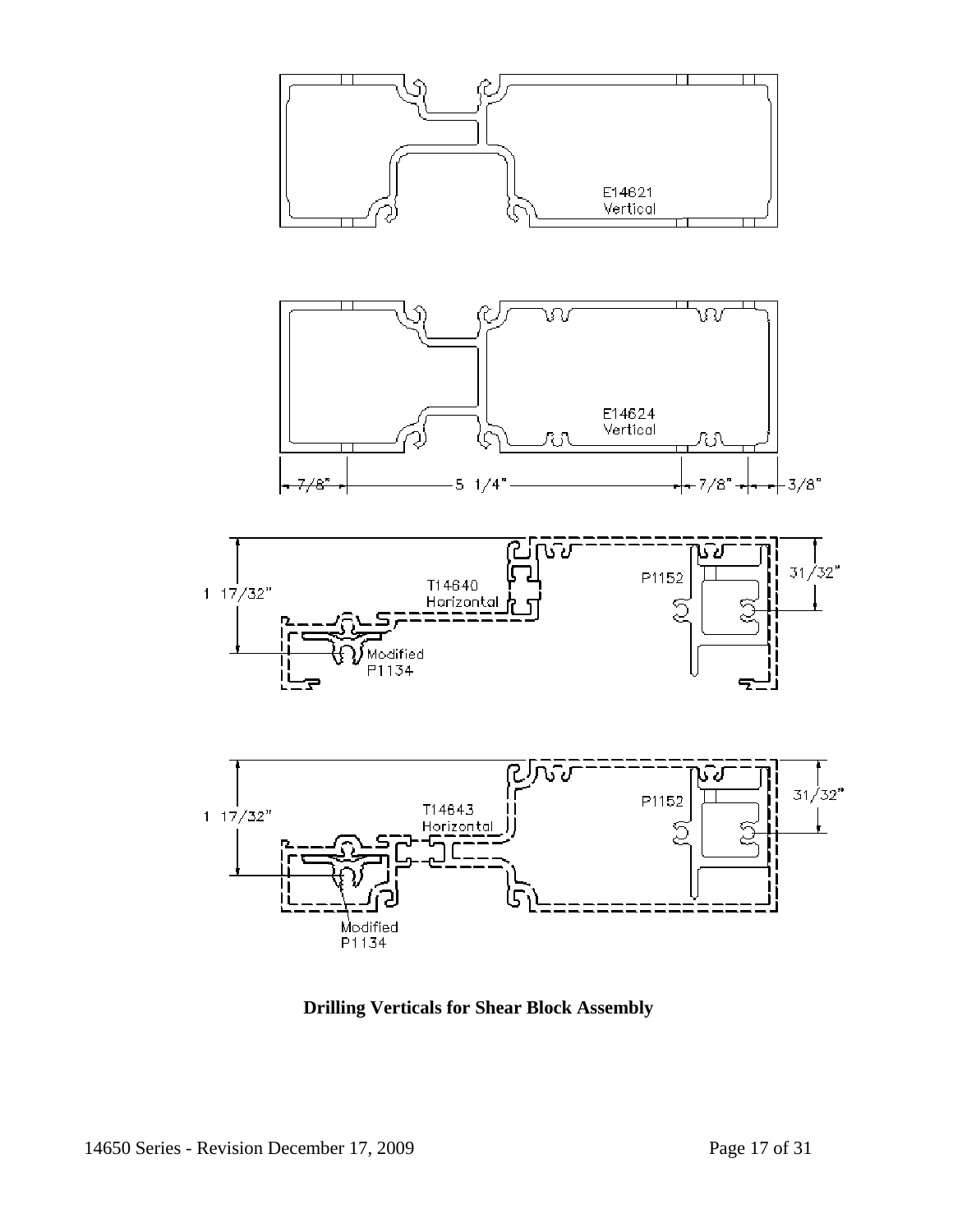### *Step #6 (shear-block assembly): Drill holes in horizontal framing members*

Screw-spline assembly does not require drilling of horizontal framing members, because screw splines are integral to the extrusions for horizontals. The shear block assembly method, on the other hand, requires drilling of horizontals, so that they can be fastened to frame clips (shear blocks).

The illustrations in this section show the locations where holes must be drilled in the various kinds of horizontals for use in shear-block assembly. The illustrations also show the required drill sizes, because the shear-block assembly method uses screws of two different diameters to secure horizontals to frame clips.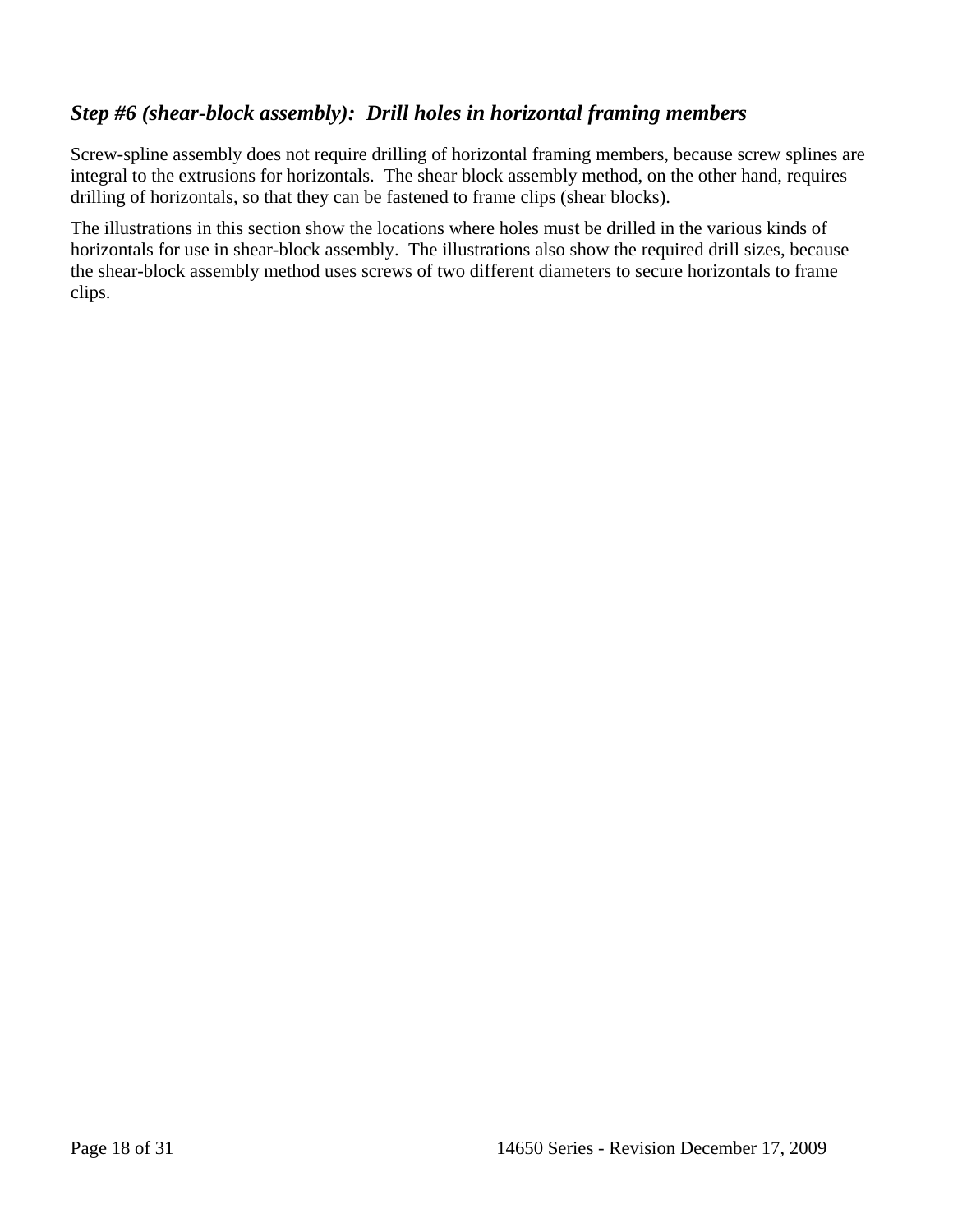

 **Drilling Horizontals for Shear Block Assembly**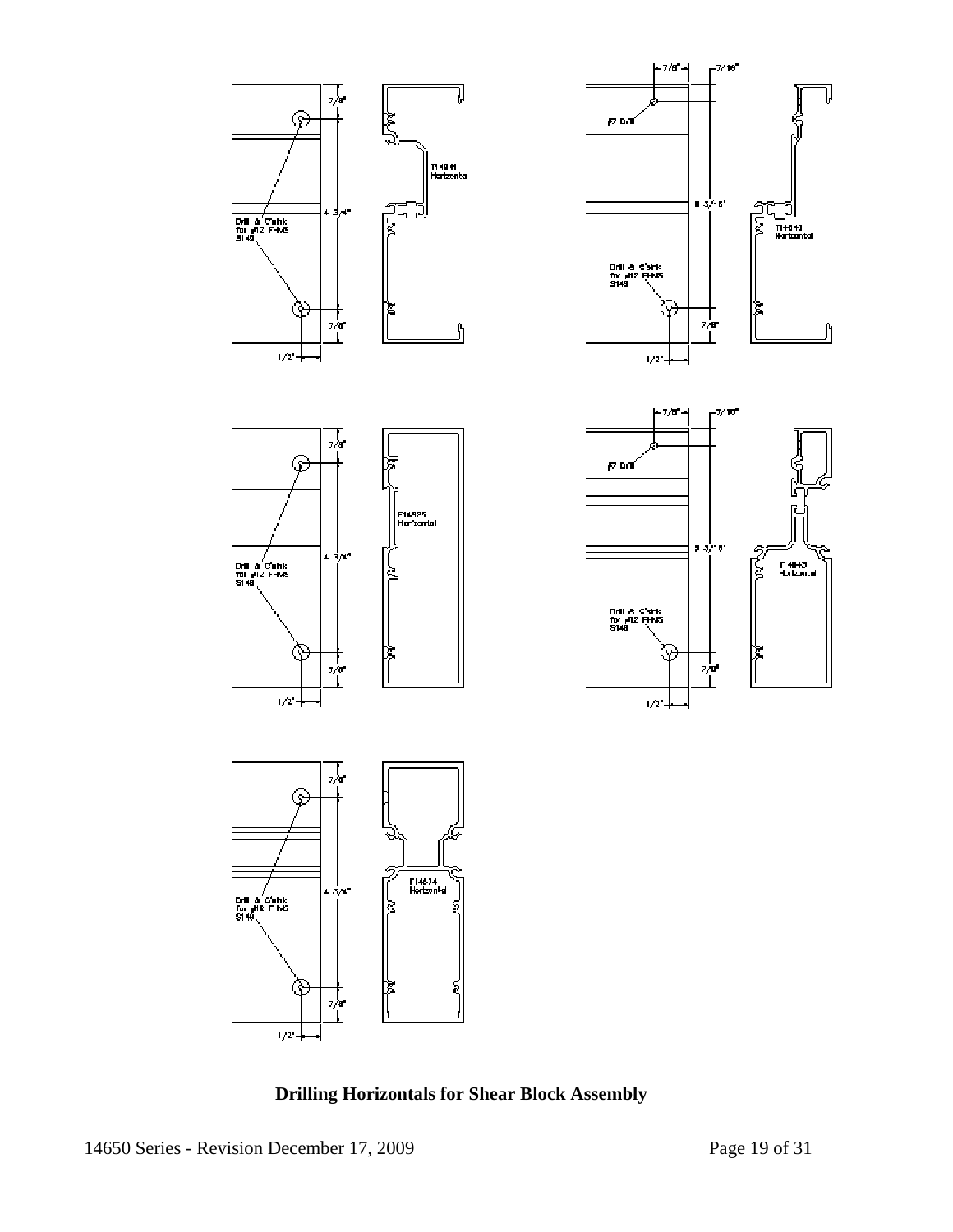# *Step #7 (if needed): Cut glazing adapters to length*

For installations that use 1/4" or 1/2" glass, it will be necessary to install glazing adapters (E-14036 or E14061 respectively) in the glazing pockets of the vertical and horizontal framing members that surround the lights to be glazed with 1/4" or 1/2" glass.

- For verticals, glazing adapters should be 3/32" longer than the vertical daylight opening (DLO) of the light.
- For horizontals, the length of the glazing adapters should equal the horizontal DLO, which is the same length as the horizontal framing members in which the adapters will be installed.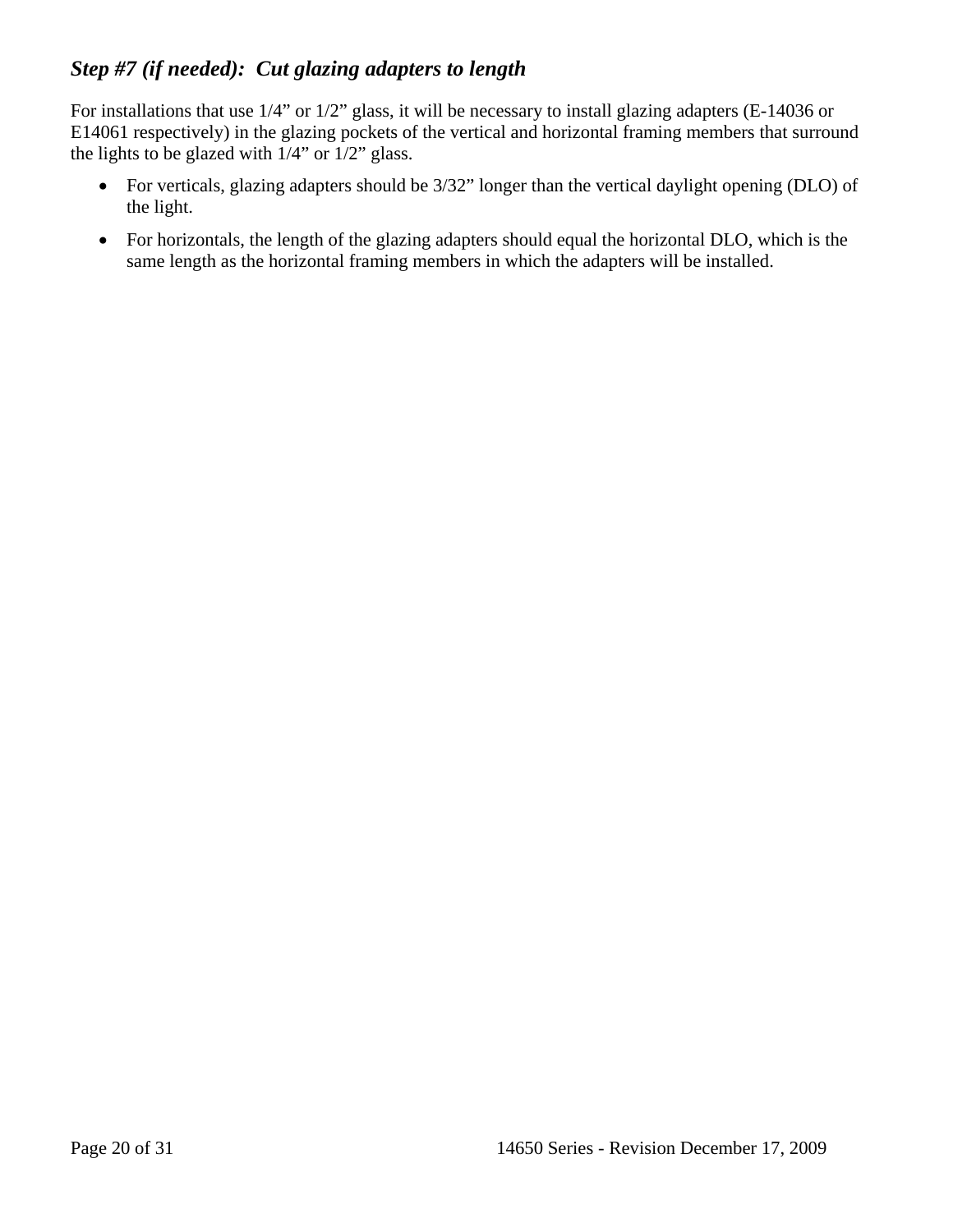# **FRAME INSTALLATION**

If there is an entrance, you should install it first, taking care to locate the entrance frame accurately within the opening.

# *Step #1 (if needed): Splice the flashing where required per final distribution dwgs.*

- Place the flashing in the opening. The gap between any two pieces of flashing should be 3/8" to 1/2" wide.
- Attach the splice (P-1147) to the back of one piece of flashing with double-faced tape.
- Apply silicone sealant between the two pieces of flashing, spanning the splice.



**Splicing two pieces of flashing**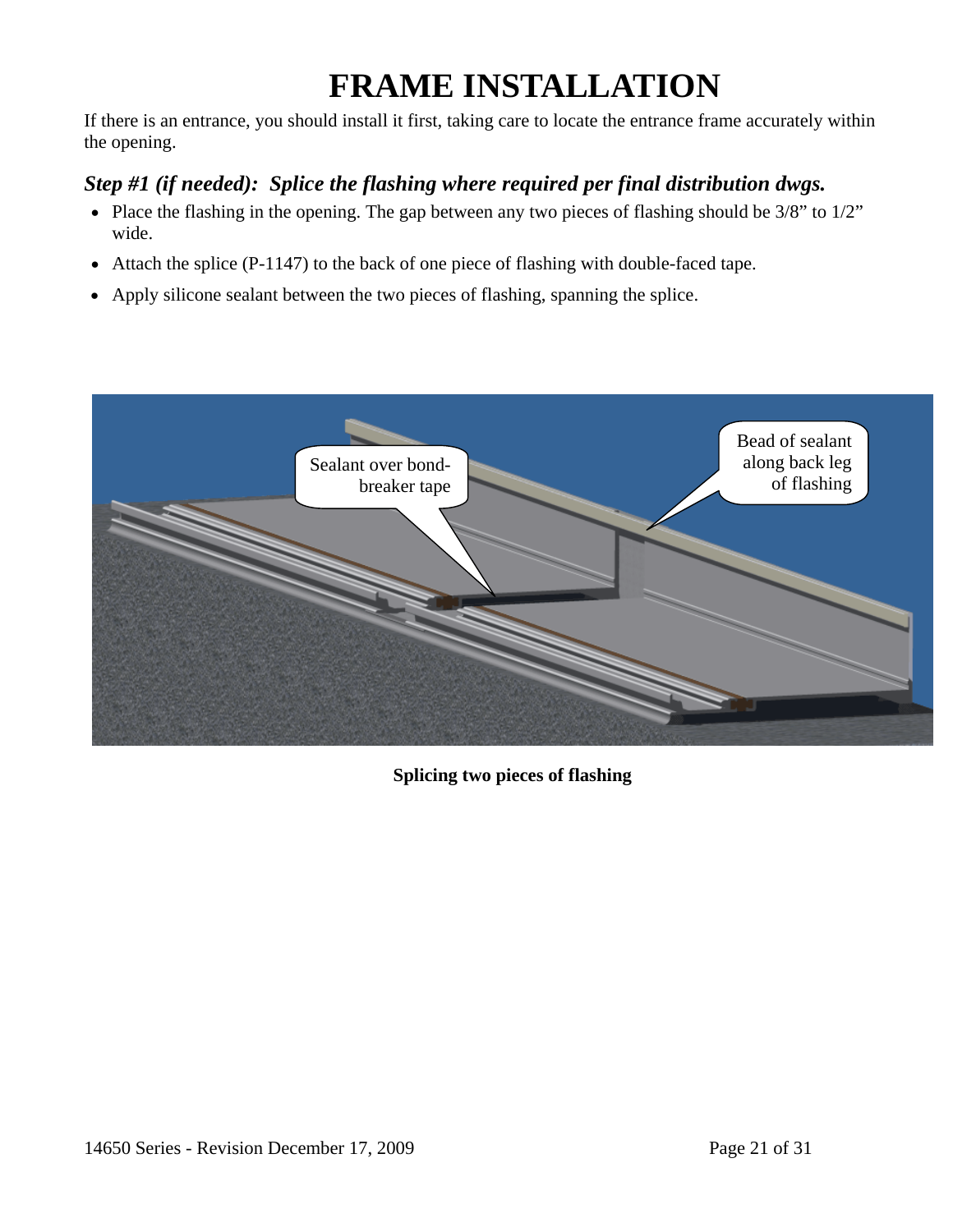### *Step #2: Seal and anchor the flashing*

- At jamb conditions attach a P1154 end dam to the end of the sill flashing with two S196 screws and seal the sill flashing to the end dam as shown in the illustration on page 23.
- Butt the flashing up against the back of the door jamb (if present) and seal the flashing to the back of the entrance frame as shown in the illustration below.
- Place shims (not by Tubelite) under the flashing as needed to support the flashing and level it.
- Drill holes for anchor bolts through the flashing and into the masonry, and secure the flashing with bolts, as specified in the approved shop drawings.
- Cap seal all anchor bolts with silicone sealant.

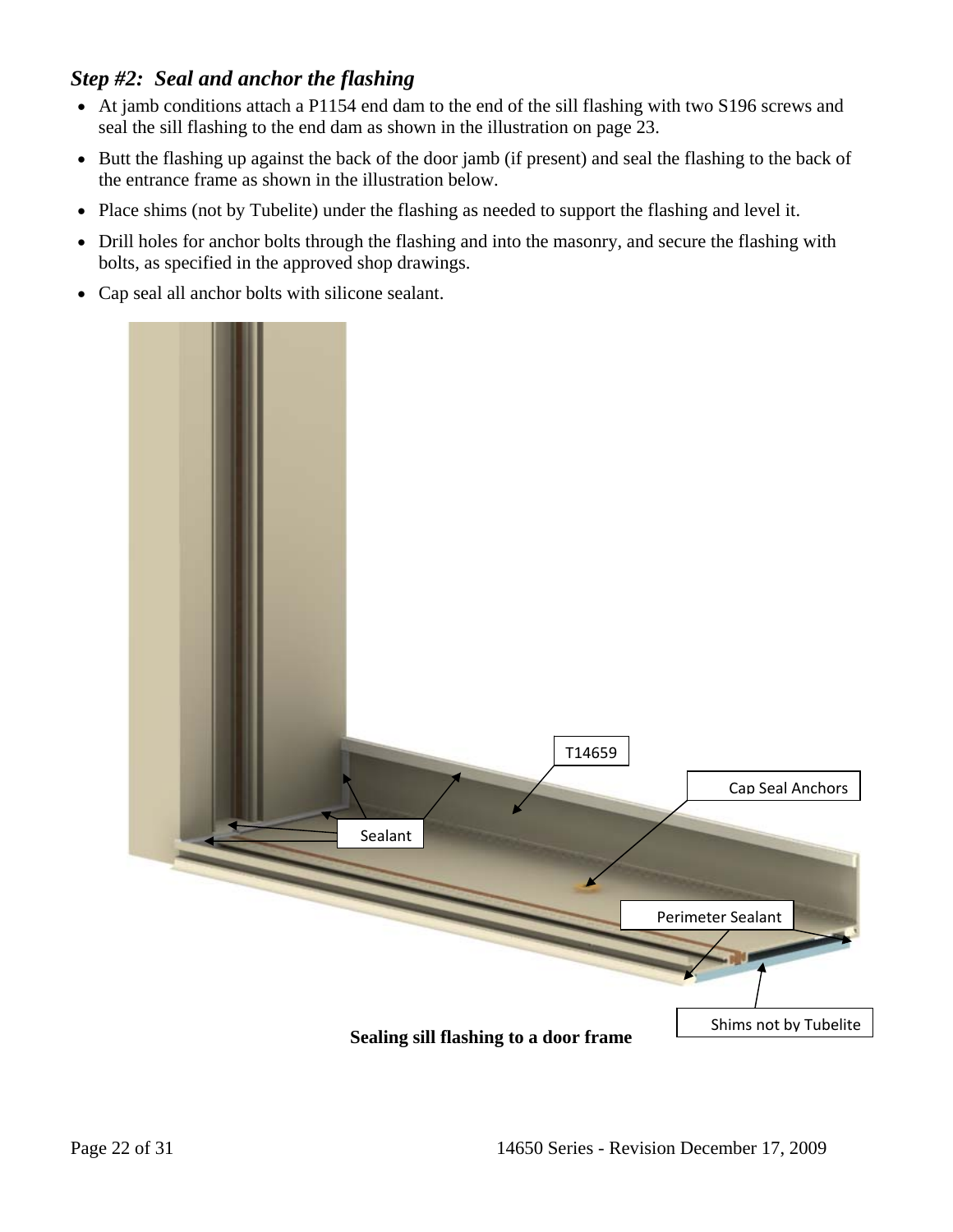

**Sealing sill flashing to an end dam at a masonry wall** 

• Apply a bead of sealant along the back leg of the flashing from end to end, straight across any splice joint. (See splicing illustration **Error! Bookmark not defined.**21 **Error! Reference source not found.**.)

## *Step #3 (shear block assembly): Seal and secure frame clips to verticals*

• Modify the P1134 frame clip for the T14640 and T14643 as shown below.

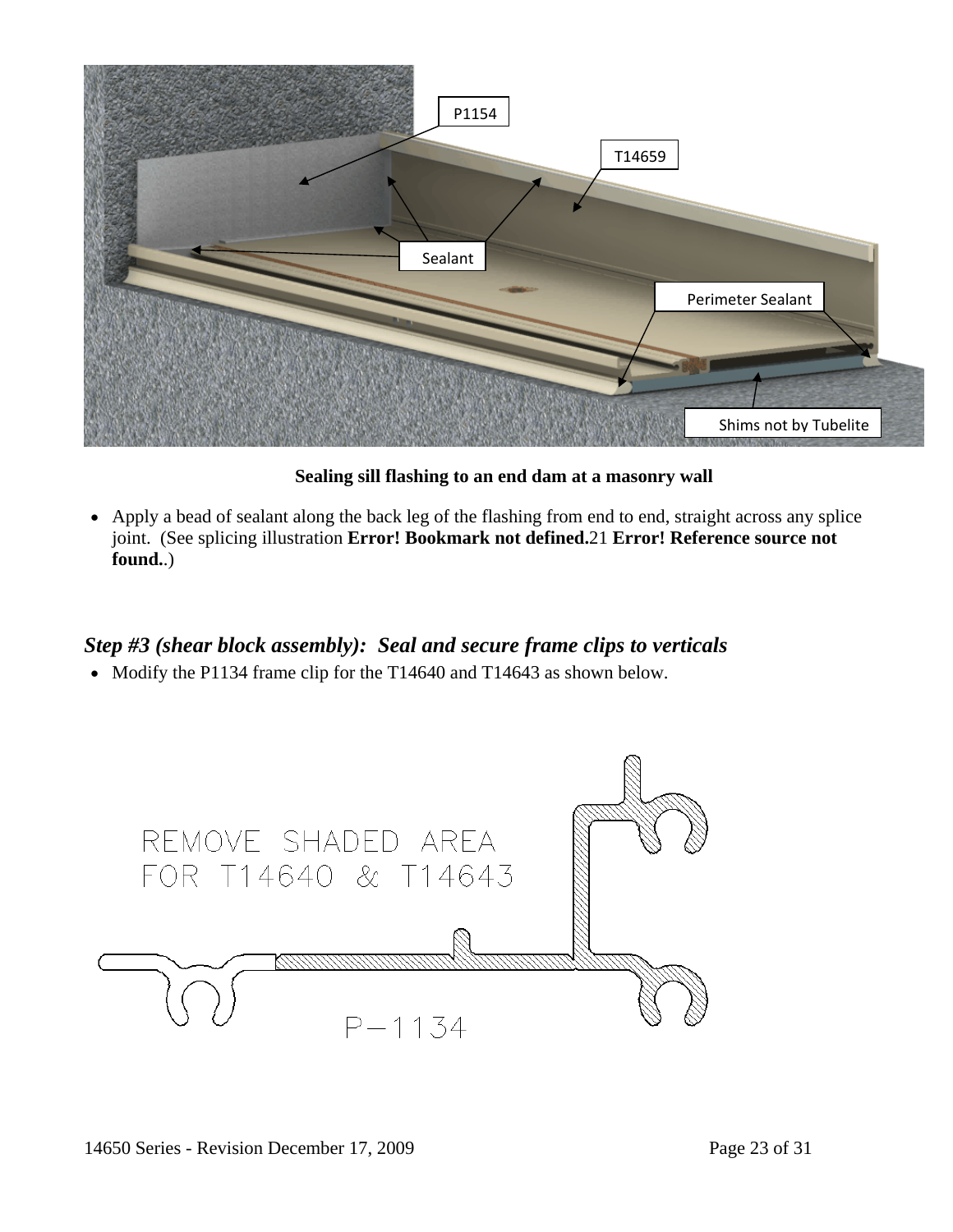• Apply sealant to the contact edge of the shear blocks (frame clips) as shown in the illustration below, and attach to the verticals with #10 x 1 3/4" Type B Phillips pan head screws (S-009).



**Sealing and securing frame clips to verticals**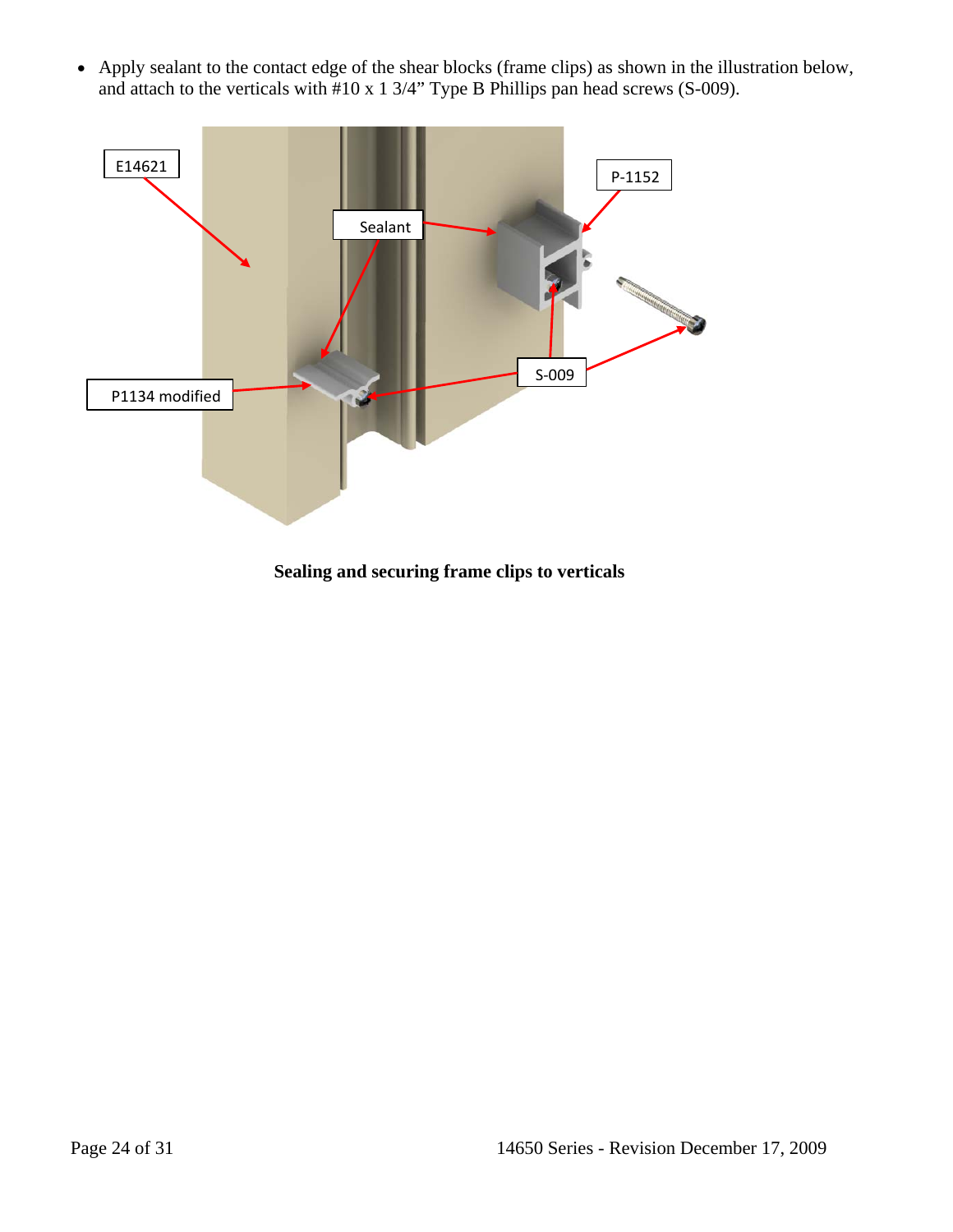### *Step #4 (shear block assembly): Attach horizontals to frame clips*

• Apply sealant to the contact edge of the horizontal, as shown in the illustration below.



- Slide horizontals onto shear blocks (frame clips). Match drill tap holes in the shear blocks using holes in horizontals as guides, and secure horizontals to frame clips with applicable screws.
- Apply sealant to the heads of the screws which secure the horizontals to the frame clips.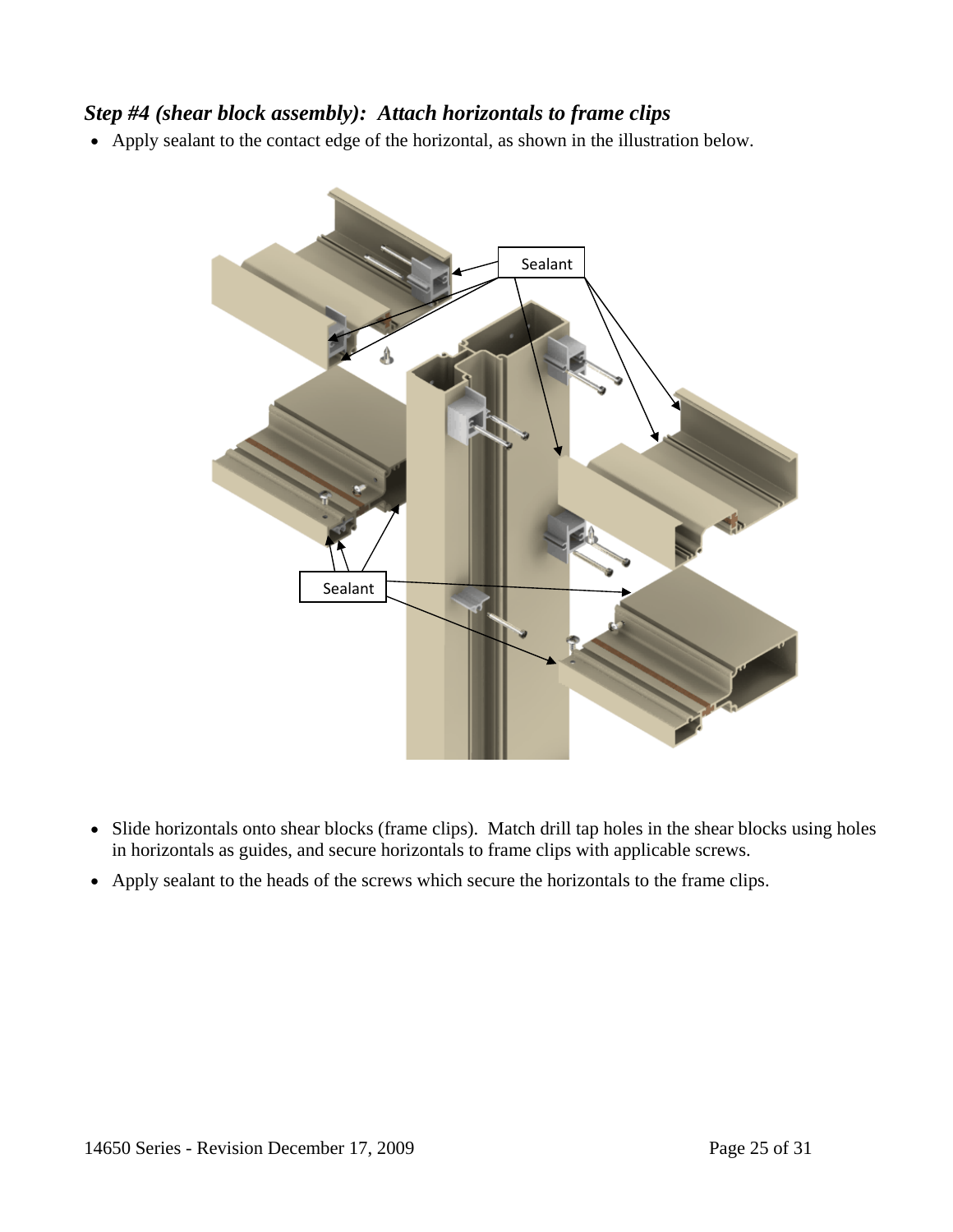### *Step #3 (Screw Spline Assembly): Attach horizontals to verticals*

• Apply sealant to the contact edges of the horizontal as shown in the illustration below and on page 25.



#### **Attaching horizontals to verticals**

• Secure horizontals to a vertical on one side (T14641 in the illustration above), and to a closure pocket (E14652 above) on the other side, using  $#10-24 \times 1$ " Type 23 Phillips hex head screws (S-202).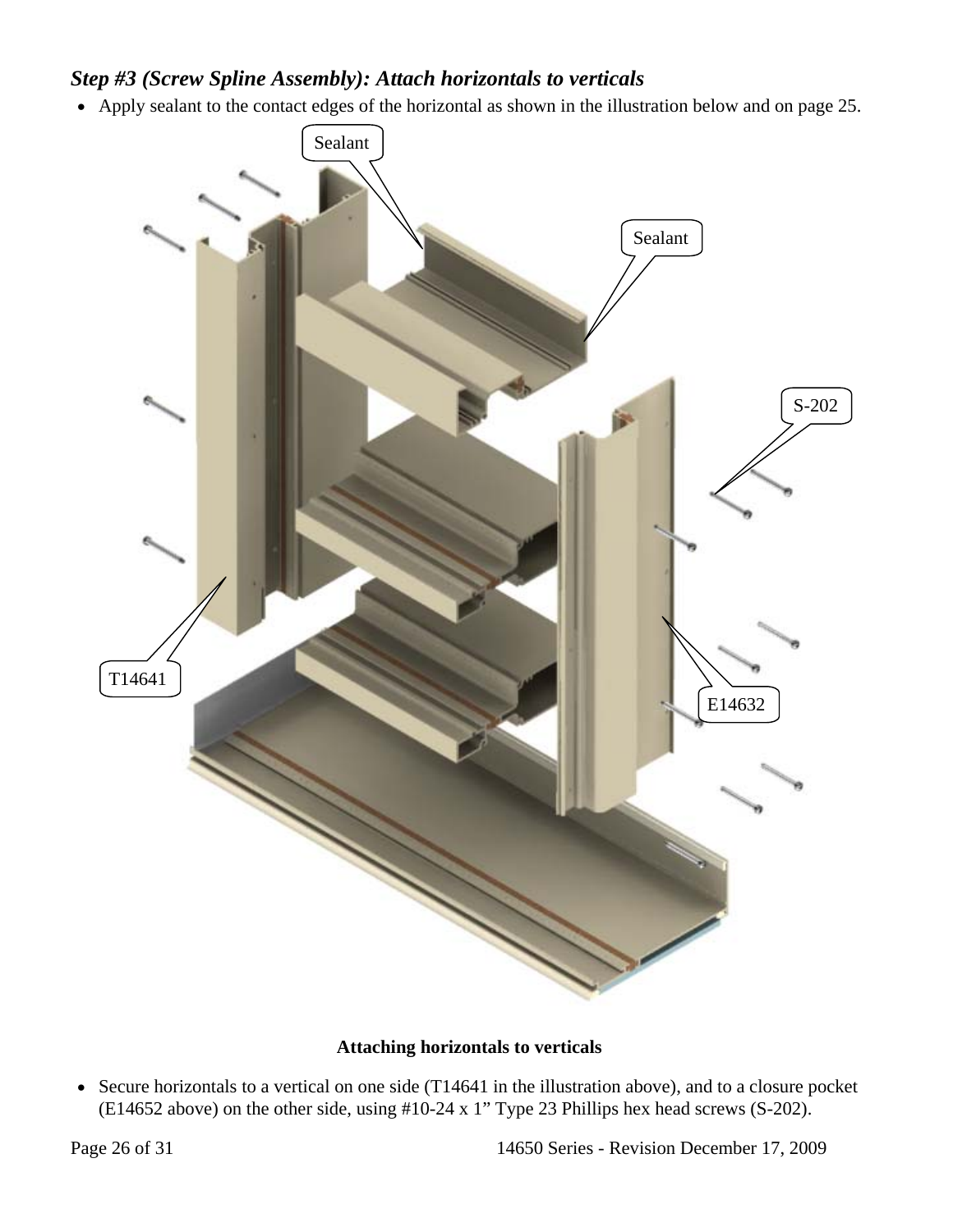### *Step #4: (Screw Spline Assembly): Install assembled units*

• Apply sealant to end of horizontal as shown in the illustration below.



**Sealing horizontal before final assembly** 

• Install the assembled units beginning at the entrance, and working toward the jambs. If there is no entrance, begin at one jamb and work toward the other, as in the illustration below.



**Installing assembled units**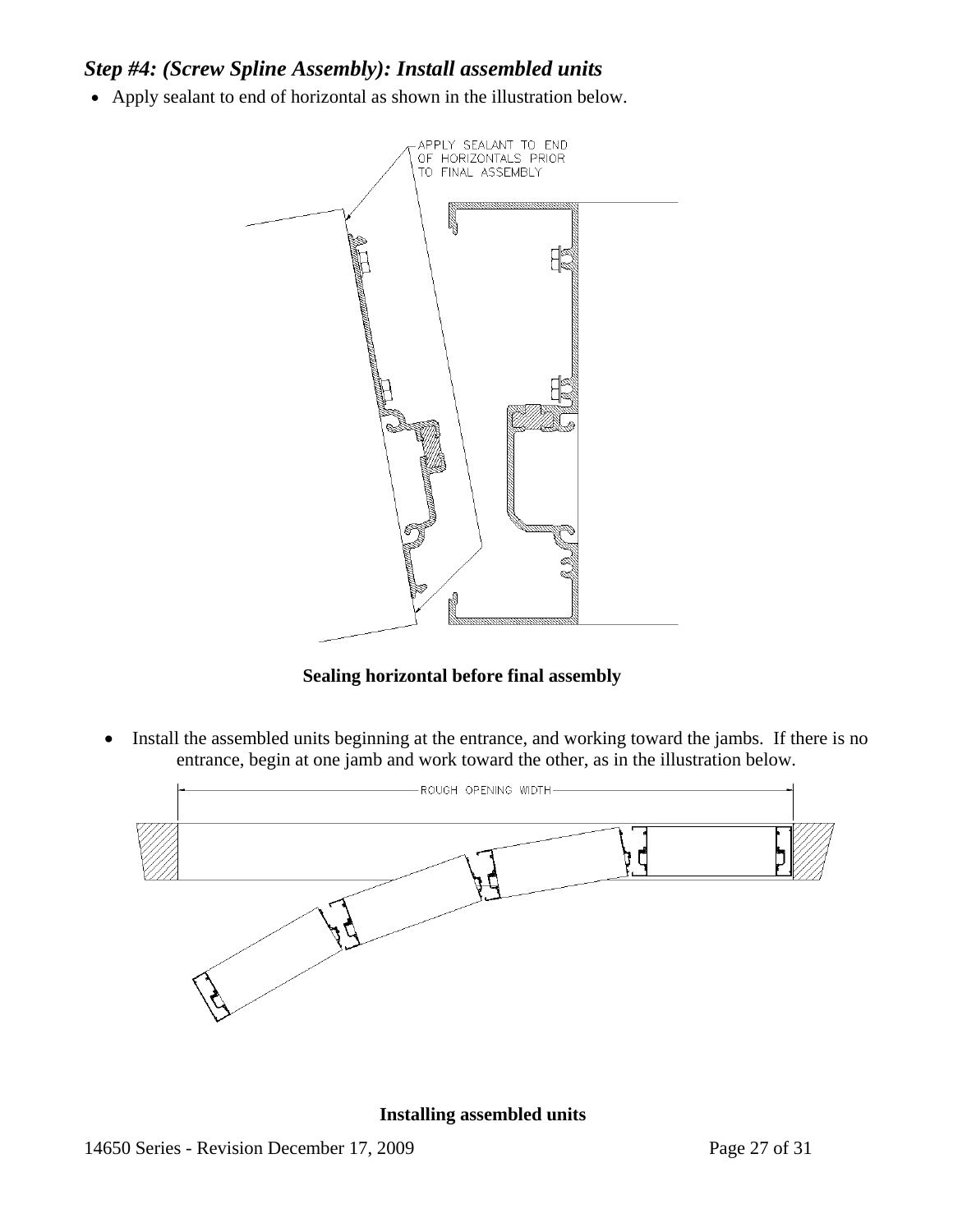• In the case of smaller units, the last two may need to be snapped together and then pivoted into position together, as in the illustration below.



**Installing last two units together** 

#### *Step #5: Attach frame to masonry*

• Install shims at head and jambs, as shown in the illustration below. Use a snap-in filler for open-back anchor points (P1148) to provide back-up support for shimming.



**Shimming and anchoring the head and jambs** 

• Attach the jambs and head to the perimeter of the opening with suitable fasteners.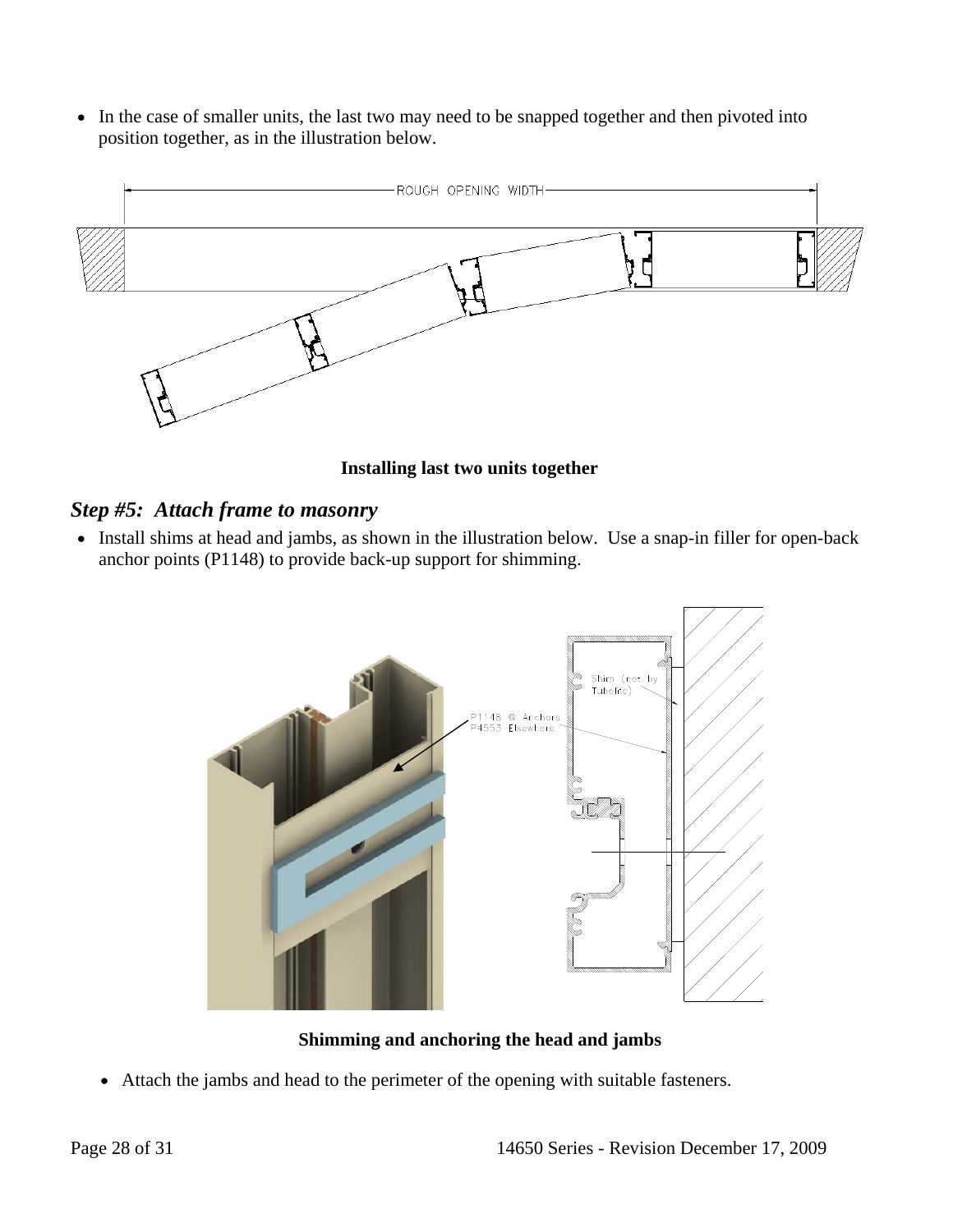### *Step #6: Install P1135 water diverters*

• Use MEK and a clean cloth to clean the surfaces of the horizontals where you will install water diverters. Also clean the vertical reglets on both sides to at least 1" above the gasket reglets on the horizontal member.



**3D view of a water diverter** 

- When the surfaces are dry, butter the underside of the P1135 with sealant and press the diverter to the horizontal in the glazing pocket.
- Pump sealant into both vertical gasket reglets, and seal the edges of the diverter on all sides **EXCEPT** the edge facing the pocket. You must avoid getting sealant in this area in order to allow the system to drain.
- Seal the joint between the vertical and horizontal members from the diverter to the top of the horizontal gasket reglet.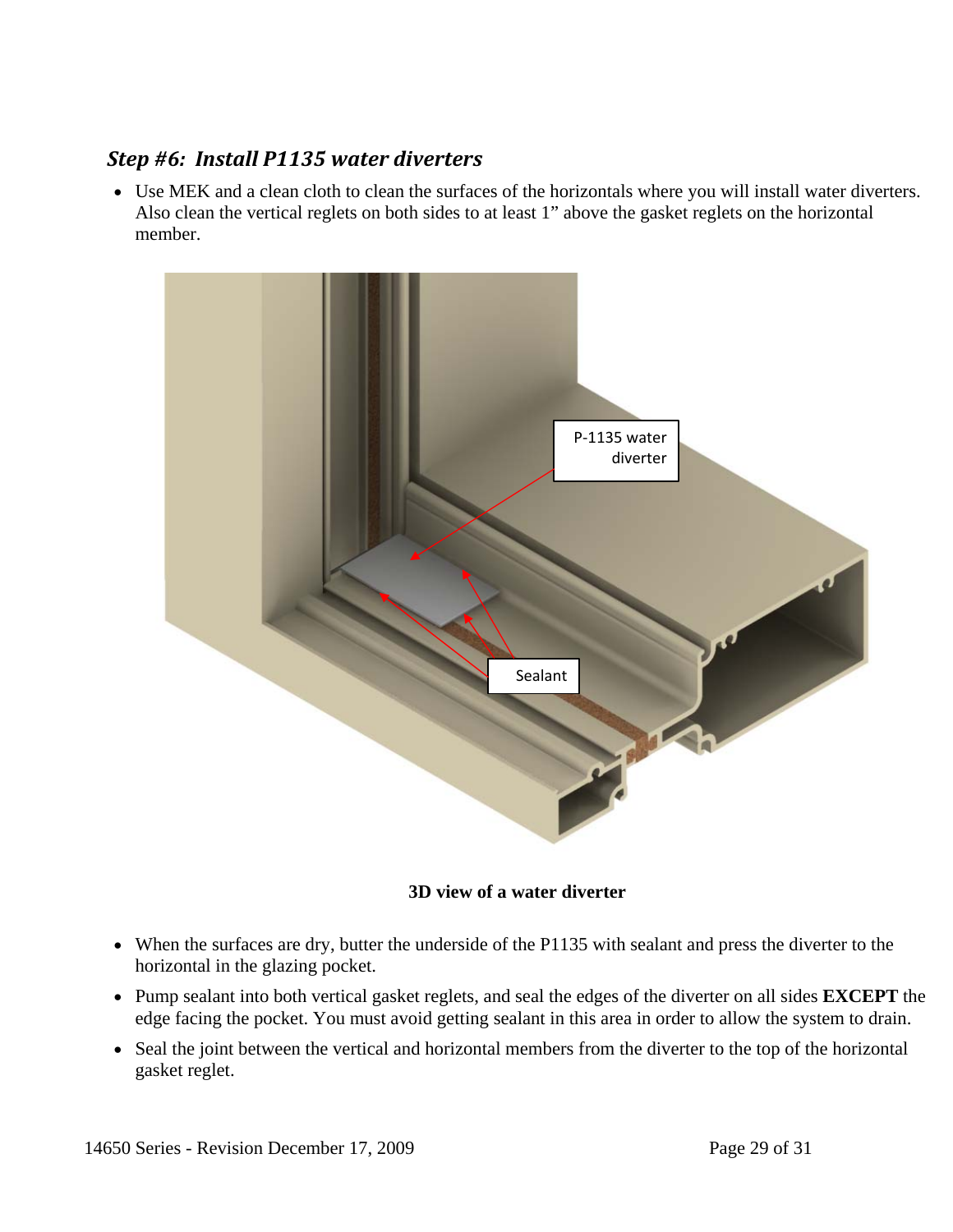# **GLAZING INSTALLATION**

All glazing pockets are 1 7/16" wide, and will accept glazing up to and including 1 1/8" thick, dry glazed. Glass dimensions should not exceed day light opening (D.L.O.) plus 7/8". See illustration below.



#### **Nominal glass dimensions**

This formula does not take into account out-of-square openings or glass tolerances. Consult your glass manufacturer before determining final glass sizes.

When cutting gaskets, you should add 1/16" to 1/8" per foot of daylight opening for shrinkage. (An eighth of an inch per foot is approximately 1%.) Open, unsealed gasket joints are a potential source of leakage, and water damage to interior finishes.

When installing gaskets, always begin at the ends of the gasket and work toward the center.

#### *Step #1: Cut and install the interior gaskets*

- Cut interior vertical gaskets to D.L.O.  $+1$ " + shrinkage allowance (see above).
- Install the interior vertical gaskets, beginning 1/2" beyond the surfaces of the adjacent horizontal framing members.